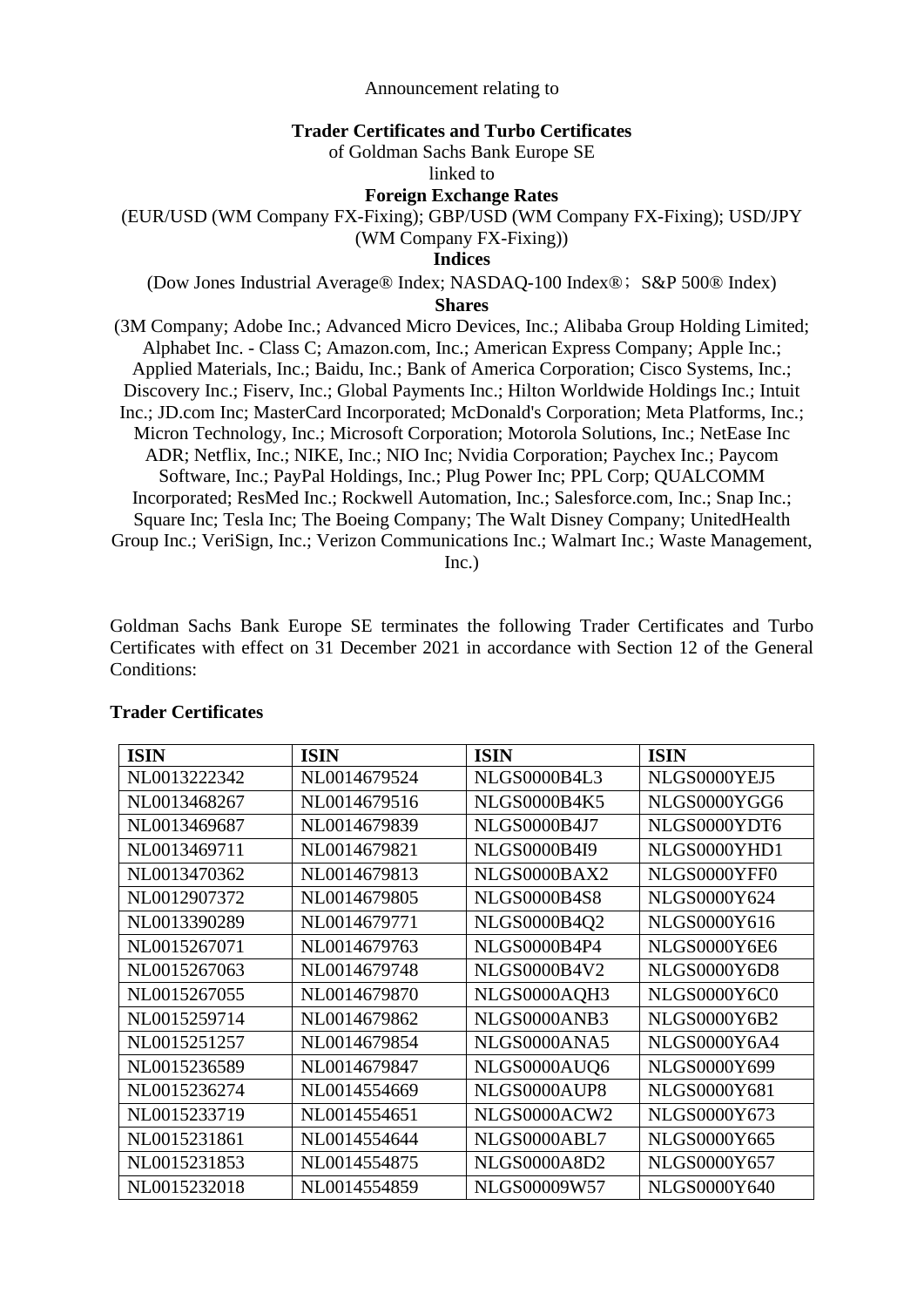| <b>ISIN</b>  | <b>ISIN</b>  | <b>ISIN</b>         | <b>ISIN</b>         |
|--------------|--------------|---------------------|---------------------|
| NL0015232034 | NL0014554834 | NLGS00009W40        | NLGS0000Y632        |
| NL0015232026 | NL0014554909 | NLGS00009W32        | NLGS0000YKG8        |
| NL0015227935 | NL0014554016 | NLGS00009W24        | NLGS0000YID9        |
| NL0015220237 | NL0014554008 | NLGS00009W16        | <b>NLGS0000YI65</b> |
| NL0015220963 | NL0014553992 | NLGS00009W08        | NLGS0000YI40        |
| NL0015220187 | NL0014553984 | <b>NLGS00008RY3</b> | <b>NLGS0000YI32</b> |
| NL0015212432 | NL0014553976 | <b>NLGS00008QR9</b> | <b>NLGS0000YI16</b> |
| NL0015210840 | NL0014554099 | NLGS00008QQ1        | NLGS0000YHT7        |
| NL0015212499 | NL0014554123 | NLGS000088X1        | NLGS0000YHJ8        |
| NL0015210865 | NL0014554115 | <b>NLGS00019J78</b> | NLGS0000YHF6        |
| NL0015204975 | NL0014547838 | NLGS00019JQ3        | NLGS0000YHE9        |
| NL0015205352 | NL0014547820 | <b>NLGS00007XU1</b> | NLGS0000YHC3        |
| NL0015204439 | NL0014549370 | <b>NLGS00007XT3</b> | NLGS0000YHB5        |
| NL0015204553 | NL0014550949 | <b>NLGS00007XS5</b> | NLGS0000YHA7        |
| NL0015204546 | NL0014550923 | <b>NLGS00007XR7</b> | NLGS0000YH90        |
| NL0015204538 | NL0014547978 | NLGS00007XQ9        | NLGS0000YH74        |
| NL0015204512 | NL0014540288 | <b>NLGS00007Y08</b> | NLGS0000YH41        |
| NL0015204504 | NL0014540551 | NLGS00007XZ0        | NLGS0000YH33        |
| NL0015204561 | NL0014540536 | <b>NLGS00007XY3</b> | NLGS0000YH25        |
| NL0015201955 | NL0014540510 | NLGS00007672        | NLGS0000YH17        |
| NL0015202938 | NL0014540577 | NLGS00007896        | NLGS0000YH09        |
| NL0015201773 | NL0014530446 | <b>NLGS00007A97</b> | NLGS0000YGY9        |
| NL0015202235 | NL0014530438 | <b>NLGS00019WU8</b> | NLGS0000YGX1        |
| NL0015201807 | NL0014530420 | NLGS00007A89        | NLGS0000YGW3        |
| NL0015201799 | NL0014530727 | NLGS00005QG8        | NLGS0000YGV5        |
| NL0015201781 | NL0014530701 | <b>NLGS00005RH4</b> | NLGS0000YGU7        |
| NL0015197740 | NL0014530693 | <b>NLGS00005RG6</b> | NLGS0000YGT9        |
| NL0015198342 | NL0014530685 | <b>NLGS00005CA1</b> | NLGS0000YGS1        |
| NL0015196015 | NL0014530677 | <b>NLGS00005AL2</b> | NLGS0000YGR3        |
| NL0015197583 | NL0014530669 | <b>NLGS00001US4</b> | NLGS0000YGQ5        |
| NL0015197575 | NL0014530776 | <b>NLGS00001YE6</b> | NLGS0000YGP7        |
| NL0015198318 | NL0014530768 | <b>NLGS00001YD8</b> | NLGS0000YGO0        |
| NL0015198300 | NL0014521544 | NLGS00001UW6        | NLGS0000YGN2        |
| NL0015198292 | NL0014521536 | <b>NLGS00001UV8</b> | NLGS0000YGM4        |
| NL0015196379 | NL0014514713 | <b>NLGS00001UU0</b> | NLGS0000YGL6        |
| NL0015197948 | NL0014505448 | <b>NLGS00001UT2</b> | NLGS0000YGK8        |
| NL0015197930 | NL0014506123 | <b>NLGS00001LW5</b> | NLGS0000YGJ0        |
| NL0015197922 | NL0014422438 | <b>NLGS00001MJ0</b> | NLGS0000YGI2        |
| NL0015197914 | NL0014420390 | <b>NLGS00001LK0</b> | NLGS0000YGH4        |
| NL0015197906 | NL0014408452 | <b>NLGS00001LJ2</b> | NLGS0000YGF8        |
| NL0015191263 | NL0014409690 | NLGS00001K59        | NLGS0000YGE1        |
| NL0015192121 | NL0014408908 | NLGS00001K42        | NLGS0000YGD3        |
| NL0015192113 | NL0014408973 | NLGS00001K34        | NLGS0000YGC5        |
| NL0015192105 | NL0014407439 | NLGS00001K26        | NLGS0000YGB7        |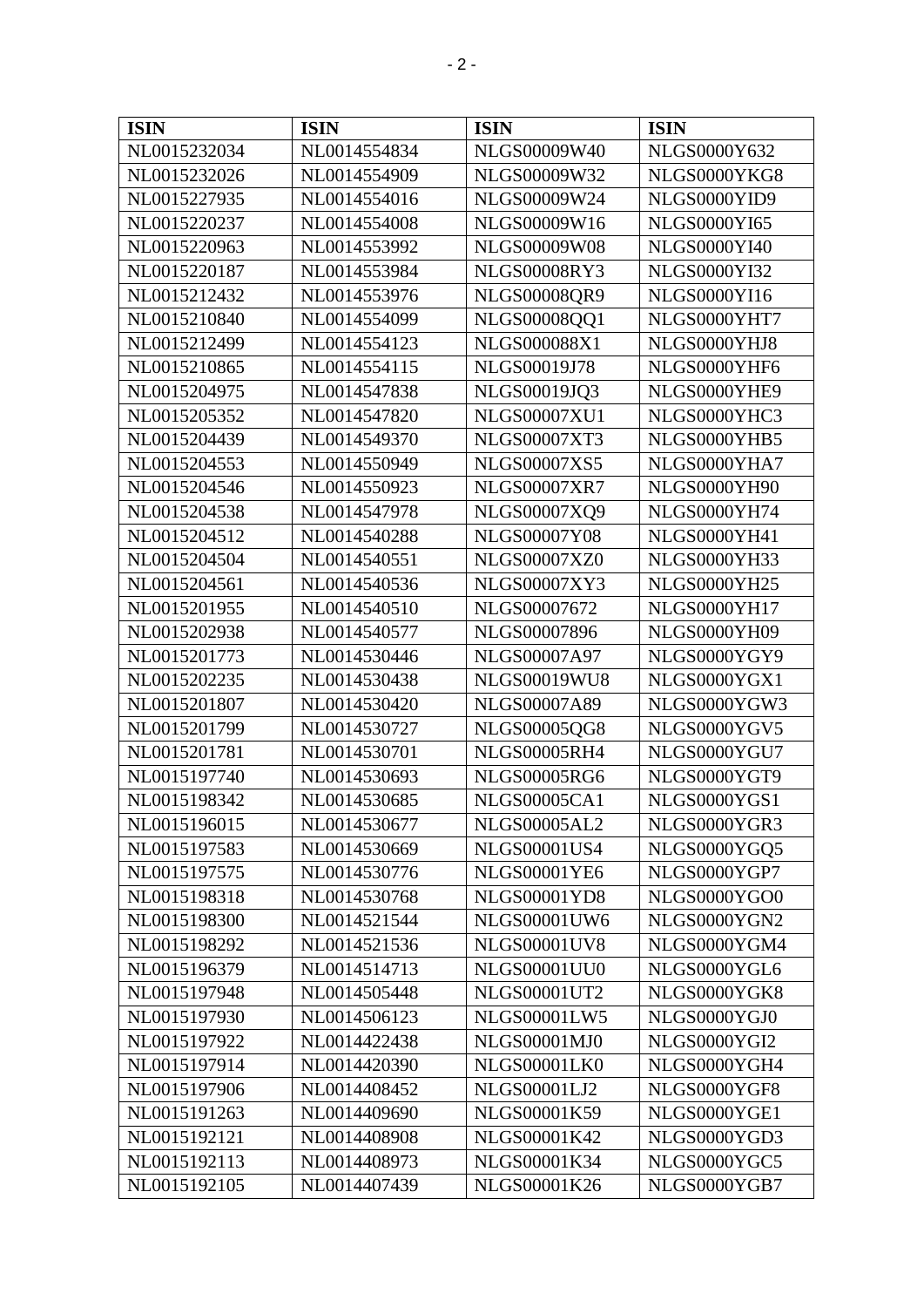| <b>ISIN</b>         | <b>ISIN</b>         | <b>ISIN</b>         | <b>ISIN</b>         |
|---------------------|---------------------|---------------------|---------------------|
| NL0015191958        | NL0014252090        | NLGS00001K18        | NLGS0000YGA9        |
| NL0015179920        | NL0013871866        | NLGS00001IW1        | <b>NLGS0000YG91</b> |
| NL0015168303        | NL0013864291        | <b>NLGS00000SA8</b> | NLGS0000YG83        |
| NL0015166893        | NL0015349382        | NLGS00000MK0        | <b>NLGS0000YG75</b> |
| NL0015168527        | NL0015341033        | <b>NLGS00000IY9</b> | NLGS0000YG67        |
| NL0015168147        | NL0015341512        | <b>NLGS00000IW3</b> | NLGS0000YG59        |
| NL0015168139        | NL0015337338        | <b>NLGS000008N0</b> | <b>NLGS0000YG42</b> |
| NL0015168519        | <b>NLGS0000TS60</b> | NL0015597790        | NLGS0000YG26        |
| NL0015161647        | <b>NLGS0000TS78</b> | NL0015598657        | NLGS0000YG18        |
| NL0015162017        | <b>NLGS0000TS94</b> | NL0015598376        | NLGS0000YG00        |
| NL0015162488        | <b>NLGS0000TS86</b> | NL0015589938        | NLGS0000YFZ8        |
| NL0015162694        | NLGS0000T0Q0        | NL0015570326        | NLGS0000YFX3        |
| NL0015162686        | NLGS0000SFJ4        | NL0015333642        | NLGS0000YFW5        |
| NL0015162587        | NLGS0000SFI6        | NL0015325853        | NLGS0000YFV7        |
| NL0015162579        | NLGS0000SFH8        | NL0015309626        | NLGS0000YFU9        |
| NL0015162561        | NLGS0000SFG0        | NL0015309634        | NLGS0000YFT1        |
| NL0015162553        | NLGS0000S394        | NL0015287384        | NLGS0000YFS3        |
| NL0015161787        | NLGS0000S4H2        | NL0015287426        | NLGS0000YFR5        |
| NL0015163320        | NLGS0000S5Z1        | NL0015287392        | NLGS0000YFQ7        |
| NL0015163312        | NLGS0000S626        | NL0015435660        | NLGS0000YFP9        |
| NL0015152026        | NLGS0000S634        | NL0015435744        | NLGS0000YFO2        |
| NL0015152521        | NLGS0000S4N0        | NL0015426628        | NLGS0000YFN4        |
| NL0015149857        | NLGS0000RUQ0        | NL0015426339        | NLGS0000YFM6        |
| NL0015144908        | NLGS0000RJK6        | NL0015426537        | NLGS0000YFL8        |
| NL0015145350        | NLGS0000R644        | NL0015426370        | NLGS0000YFK0        |
| NL0015144916        | NLGS0000PT48        | NL0015426362        | NLGS0000YFI4        |
| NL0015145939        | NLGS0000OYI6        | NL0015415217        | NLGS0000YFG8        |
| NL0015145913        | NLGS0000OKZ9        | NL0015409327        | NLGS0000YFE3        |
| NL0015143165        | NLGS0000O625        | NL0015400367        | NLGS0000YFD5        |
| NL0015143157        | NLGS0000O666        | NL0015392929        | NLGS0000YFC7        |
| NL0015143140        | <b>NLGS0000N8A3</b> | NL0015394776        | NLGS0000YFB9        |
| NL0015143132        | <b>NLGS0000M4S5</b> | NL0015392945        | NLGS0000YFA1        |
| NL0015145947        | <b>NLGS0000M4V9</b> | NL0015392952        | <b>NLGS0000YF92</b> |
| NL0015145897        | NLGS0000M512        | NL0015392416        | NLGS0000YF84        |
| NL0015138264        | <b>NLGS0000M4Z0</b> | NL0015392408        | <b>NLGS0000YF76</b> |
| NL0015138967        | <b>NLGS0000M4Y3</b> | NL0015386376        | NLGS0000YF68        |
| NL0015138959        | <b>NLGS0000M4X5</b> | NL0015386699        | <b>NLGS0000YF50</b> |
| NL0015136094        | <b>NLGS0000M4W7</b> | NL0015386368        | <b>NLGS0000YF43</b> |
| NL0015136086        | <b>NLGS0000M4U1</b> | NL0015382276        | <b>NLGS0000YF35</b> |
| NL0015129834        | NLGS0000M4T3        | NL0015381773        | <b>NLGS0000YF27</b> |
| <b>NLGS00016XN7</b> | NLGS0000LL65        | NL0015379579        | <b>NLGS0000YF19</b> |
| NLGS00016Y49        | <b>NLGS0000LL32</b> | NL0015379934        | NLGS0000YF01        |
| NL0015132143        | NLGS0000LOW4        | NL0015382094        | NLGS0000YEZ1        |
| NL0015132127        | NLGS0000LMN7        | NL0015381070        | NLGS0000YEY4        |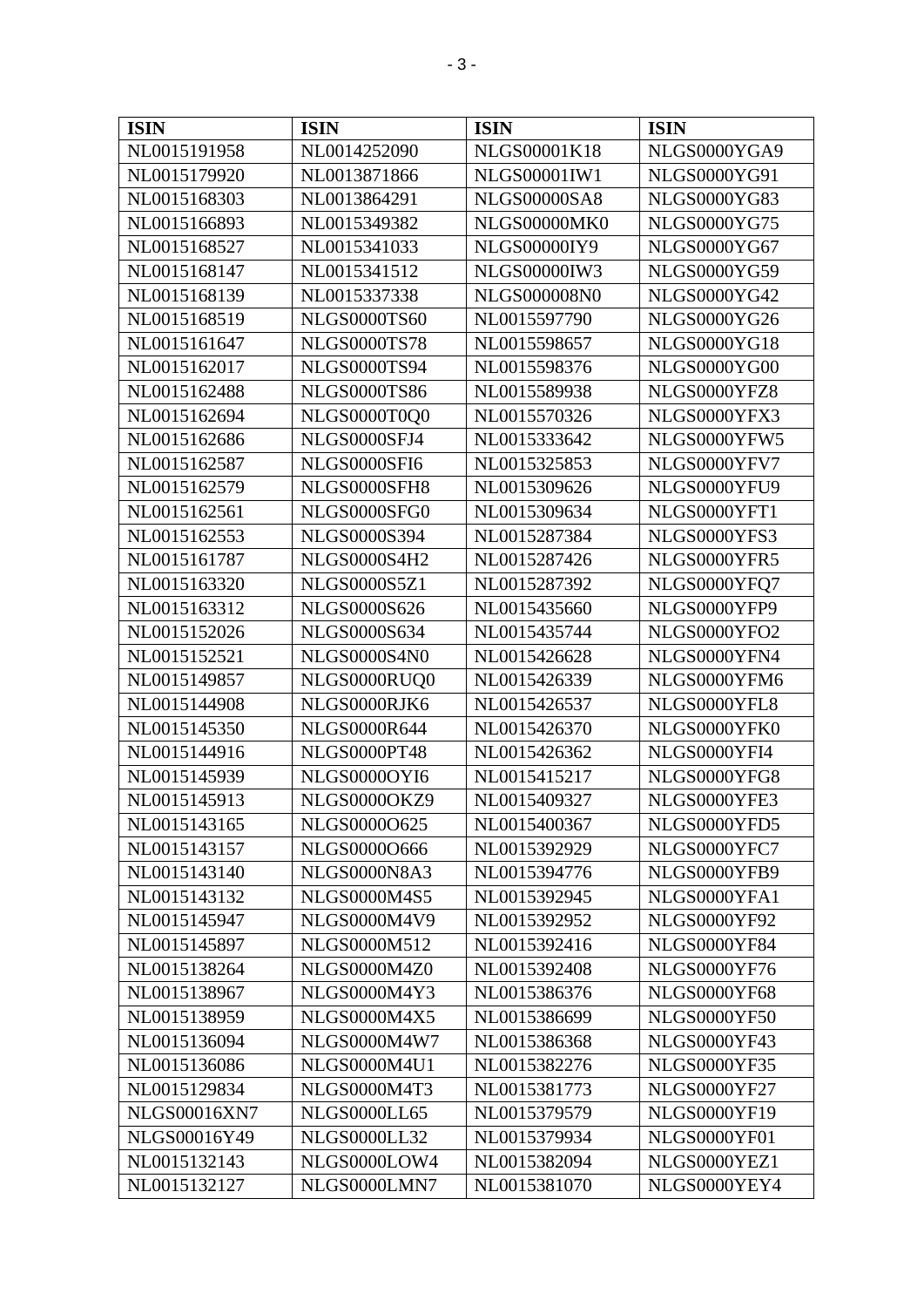| <b>ISIN</b>  | <b>ISIN</b>         | <b>ISIN</b>         | <b>ISIN</b>         |
|--------------|---------------------|---------------------|---------------------|
| NL0015131756 | NLGS0000LMM9        | NL0015379611        | NLGS0000YEX6        |
| NL0015131749 | NLGS0000LML1        | NL0015379603        | NLGS0000YEW8        |
| NL0015131715 | NLGS0000LMK3        | NL0015379595        | NLGS0000YEV0        |
| NL0015119090 | NLGS0000LMJ5        | NL0015379587        | NLGS0000YEU2        |
| NL0015120536 | NLGS0000LOJ1        | NL0015382250        | NLGS0000YES6        |
| NL0015016676 | <b>NLGS0000LOI3</b> | NL0015382243        | NLGS0000YER8        |
| NL0015018193 | NLGS0000LOH5        | NL0015382235        | NLGS0000YEQ0        |
| NL0014994899 | NLGS0000LOU8        | NL0015382227        | NLGS0000YEP2        |
| NL0014987042 | NLGS0000LNO3        | NL0015382128        | NLGS0000YEO5        |
| NL0014978504 | NLGS0000LNN5        | NL0015382102        | NLGS0000YEN7        |
| NL0014971913 | NLGS0000LNM7        | NLGS0001A739        | NLGS0000YEM9        |
| NL0014977720 | NLGS0000LNL9        | NL0015370362        | NLGS0000YEL1        |
| NL0014977688 | NLGS0000LNK1        | NL0015371311        | NLGS0000YEK3        |
| NL0014977522 | NLGS0000L6T9        | NL0015372202        | NLGS0000YEI7        |
| NL0014977514 | NLGS0000L6X1        | NL0015372186        | NLGS0000YEH9        |
| NL0014977506 | NLGS0000L9W7        | <b>NLGS0001A7D3</b> | NLGS0000YEG1        |
| NL0014977480 | NLGS0000L9Z0        | NL0015372152        | NLGS0000YEF3        |
| NL0014977472 | NLGS0000L9Y3        | NL0015369562        | NLGS0000YEE6        |
| NL0014973778 | <b>NLGS0000L9X5</b> | NL0015369554        | NLGS0000YED8        |
| NL0014980864 | NLGS0000L9V9        | NL0015369547        | NLGS0000YEC0        |
| NL0014978355 | NLGS0000L9U1        | NL0015368911        | NLGS0000YEB2        |
| NL0014978330 | NLGS0000L6F8        | NL0015361577        | NLGS0000YEA4        |
| NL0014979601 | <b>NLGS0000L6B7</b> | NL0015360835        | NLGS0000YE93        |
| NL0014978520 | NLGS0000K417        | NL0015362401        | NLGS0000YE85        |
| NL0014977696 | NLGS0000JJK3        | NL0015362393        | <b>NLGS0000YE77</b> |
| NL0014977662 | NLGS0000JJR8        | NL0015361585        | NLGS0000YE69        |
| NL0014977654 | NLGS0000JJL1        | NL0015362195        | NLGS0000YE51        |
| NL0014977647 | <b>NLGS0000J2T2</b> | NL0015362187        | NLGS0000YE44        |
| NL0014977621 | <b>NLGS0000J8Z6</b> | NL0015362161        | NLGS0000YE36        |
| NL0014977613 | <b>NLGS0000J8N2</b> | NL0015360066        | <b>NLGS0000YE28</b> |
| NL0014977605 | NLGS0000J9W1        | NL0015354937        | NLGS0000YE10        |
| NL0014977712 | <b>NLGS0000J948</b> | NL0015354929        | NLGS0000YE02        |
| NL0013775216 | NLGS0000J930        | NLGS00015YI7        | NLGS0000YDZ3        |
| NL0014958480 | NLGS0000J922        | <b>NLGS00015XX8</b> | NLGS0000YDY6        |
| NL0014953606 | NLGS0000J914        | <b>NLGS00015XW0</b> | NLGS0000YDX8        |
| NL0014949349 | <b>NLGS0000J906</b> | <b>NLGS00015XV2</b> | NLGS0000YDW0        |
| NL0014949315 | <b>NLGS0000J8O0</b> | <b>NLGS00015XU4</b> | NLGS0000YDV2        |
| NL0014940363 | <b>NLGS0000J8M4</b> | <b>NLGS00015XT6</b> | NLGS0000YDU4        |
| NL0014934390 | <b>NLGS0000J8L6</b> | <b>NLGS00015XS8</b> | NLGS0000YDS8        |
| NL0014936528 | NLGS0000I130        | <b>NLGS00015XR0</b> | NLGS0000YDR0        |
| NL0014931594 | <b>NLGS0000HZ65</b> | NLGS00015XQ2        | NLGS0000YDQ2        |
| NL0014929960 | <b>NLGS0000HZ57</b> | <b>NLGS00015XP4</b> | NLGS0000YDP4        |
| NL0014928509 | NLGS0000I2G0        | <b>NLGS00015YC0</b> | NLGS0000YDO7        |
| NL0014928384 | <b>NLGS0000HW92</b> | <b>NLGS00015YB2</b> | NLGS0000YDL3        |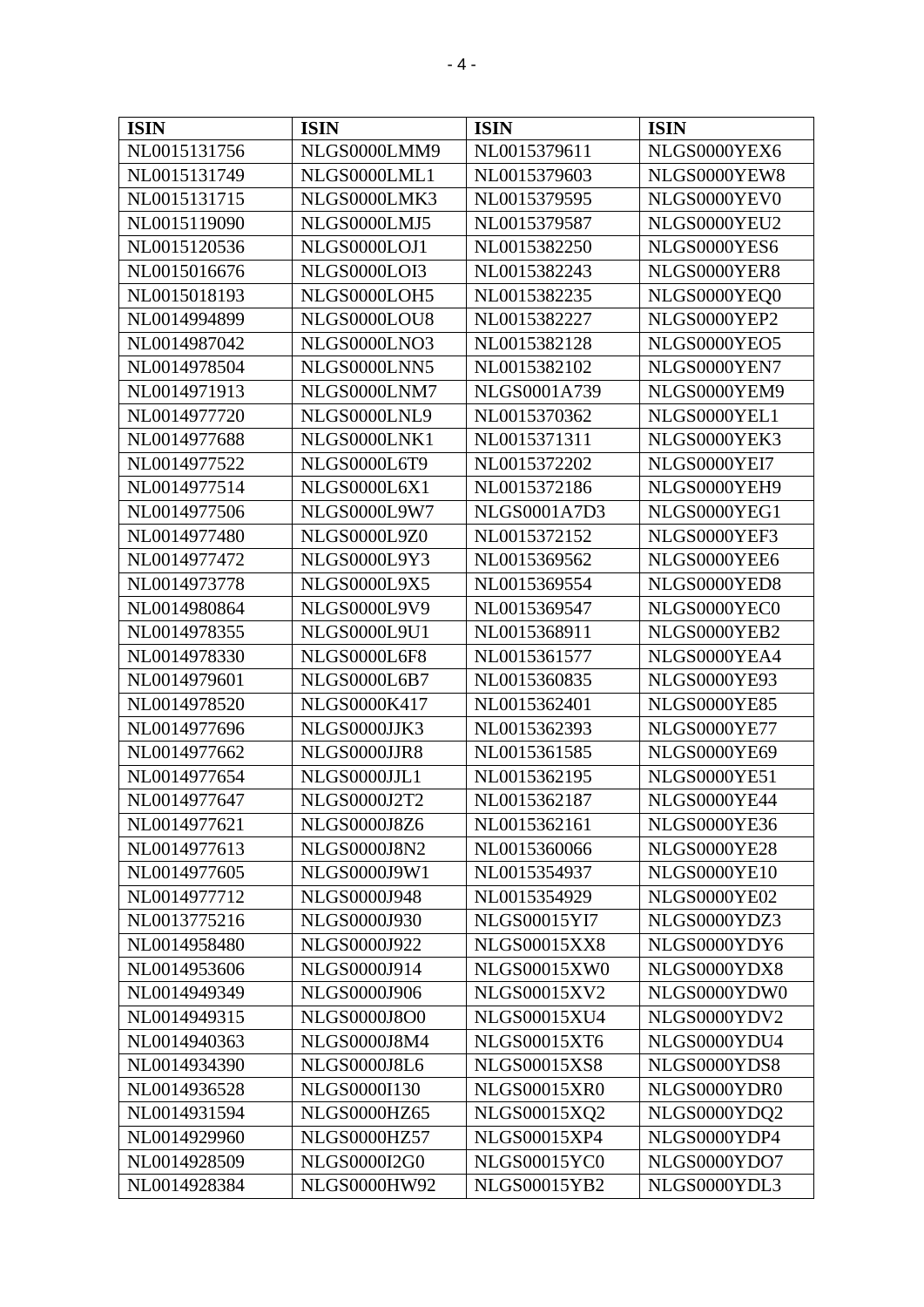| <b>ISIN</b>  | <b>ISIN</b>         | <b>ISIN</b>         | <b>ISIN</b>         |
|--------------|---------------------|---------------------|---------------------|
| NL0014928376 | <b>NLGS0000HW50</b> | <b>NLGS00015YA4</b> | NLGS0000Y6G1        |
| NL0014928368 | NLGS0000HQH8        | <b>NLGS000157A2</b> | NLGS0000XVF9        |
| NL0014928350 | NLGS0000HQP1        | NLGS00015790        | NLGS0000XWT8        |
| NL0014928343 | NLGS0000HQO4        | NLGS00015782        | NLGS0000XWR2        |
| NL0014928335 | NLGS0000HQN6        | NLGS00014975        | NLGS0000XPV8        |
| NL0014928327 | NLGS0000HQM8        | <b>NLGS00014A98</b> | NLGS0000XG84        |
| NL0014928491 | NLGS0000HQL0        | NLGS00014A56        | NLGS0000XG01        |
| NL0014928483 | NLGS0000HQK2        | NLGS00014OQ4        | NLGS0000XFZ0        |
| NL0014928475 | NLGS0000HQJ4        | <b>NLGS000140L5</b> | NLGS0000XFX5        |
| NL0014928525 | NLGS0000HQI6        | <b>NLGS000140K7</b> | NLGS0000WPZ1        |
| NL0014928517 | NLGS0000HQG0        | NLGS00013K97        | NLGS0000WVB0        |
| NL0014927998 | NLGS0000HQF2        | <b>NLGS00013LK5</b> | NLGS0000WTZ3        |
| NL0014926792 | NLGS0000HQE5        | NLGS00013LA6        | NLGS0000WTT6        |
| NL0014926784 | <b>NLGS0000GU12</b> | NLGS00013L96        | NLGS0000WTQ2        |
| NL0014926776 | <b>NLGS0000GU04</b> | NLGS00013L70        | NLGS0000WTN9        |
| NL0014926867 | NLGS0000GYD3        | NLGS00013L54        | NLGS0000WTK5        |
| NL0014926859 | NLGS0000GTY9        | NLGS00013L47        | NLGS0000WTH1        |
| NL0014926842 | NLGS0000GYE1        | <b>NLGS00013KU6</b> | NLGS0000WTB4        |
| NL0014926834 | <b>NLGS0000GF86</b> | <b>NLGS00013KT8</b> | NLGS0000WTA6        |
| NL0014926891 | NLGS0000GJW4        | NLGS00013KO9        | <b>NLGS0000WT80</b> |
| NL0014874760 | NLGS0000GJY0        | <b>NLGS00013KN1</b> | <b>NLGS0000WT56</b> |
| NL0014876450 | NLGS0000GJU8        | <b>NLGS00013KK7</b> | <b>NLGS0000WT15</b> |
| NL0014876294 | NLGS0000FXU1        | NLGS00013KI1        | NLGS0000WT07        |
| NL0014875726 | NLGS0000FXI6        | <b>NLGS00013KF7</b> | NLGS0000WSX0        |
| NL0014873622 | NLGS0000FZV4        | NLGS00013KD2        | NLGS0000WSW2        |
| NL0014873861 | NLGS0000FXF2        | <b>NLGS00013KB6</b> | NLGS0000WSV4        |
| NL0014871477 | <b>NLGS0000G1E9</b> | NLGS00013K71        | NLGS0000WSU6        |
| NL0014871469 | NLGS0000G308        | NLGS00013K48        | NLGS0000WSS0        |
| NL0014871451 | NLGS0000FXJ4        | NLGS00013K14        | NLGS0000WSR2        |
| NLGS000175S6 | NLGS0000FXG0        | <b>NLGS00013JZ7</b> | NLGS0000WSN1        |
| NL0014863151 | NLGS0000G2Z2        | <b>NLGS00013JY0</b> | NLGS0000WSM3        |
| NL0014863045 | <b>NLGS0000G1D1</b> | <b>NLGS00013JS2</b> | NLGS0000WSK7        |
| NL0014863037 | <b>NLGS0000G1C3</b> | <b>NLGS00013JR4</b> | NLGS0000WSI1        |
| NL0014858490 | <b>NLGS0000FJ83</b> | NLGS00013JQ6        | NLGS0000WSG5        |
| NL0014860371 | NLGS0000FNM9        | <b>NLGS00013JN3</b> | NLGS0000WSF7        |
| NL0014778391 | NLGS0000FNO5        | <b>NLGS00013JL7</b> | NLGS0000WSE0        |
| NL0014778383 | NLGS0000FOK1        | <b>NLGS00013JJ1</b> | NLGS0000WSD2        |
| NL0014778052 | NLGS0000FOL9        | NLGS00013JG7        | NLGS0000WSC4        |
| NL0014771545 | <b>NLGS0000FI35</b> | <b>NLGS00013JF9</b> | <b>NLGS0000WS81</b> |
| NL0014771412 | <b>NLGS0000FI27</b> | <b>NLGS00013JA0</b> | <b>NLGS0000WS57</b> |
| NL0014771362 | NLGS0000FHX8        | <b>NLGS00013J82</b> | <b>NLGS0000WS32</b> |
| NL0014773400 | NLGS0000FOG9        | NLGS00013J74        | <b>NLGS0000WS24</b> |
| NL0014773012 | <b>NLGS0000FN12</b> | NLGS00013J66        | <b>NLGS0000WS08</b> |
| NL0014772980 | NLGS0000F5Q5        | NLGS00013J58        | NLGS0000WRY0        |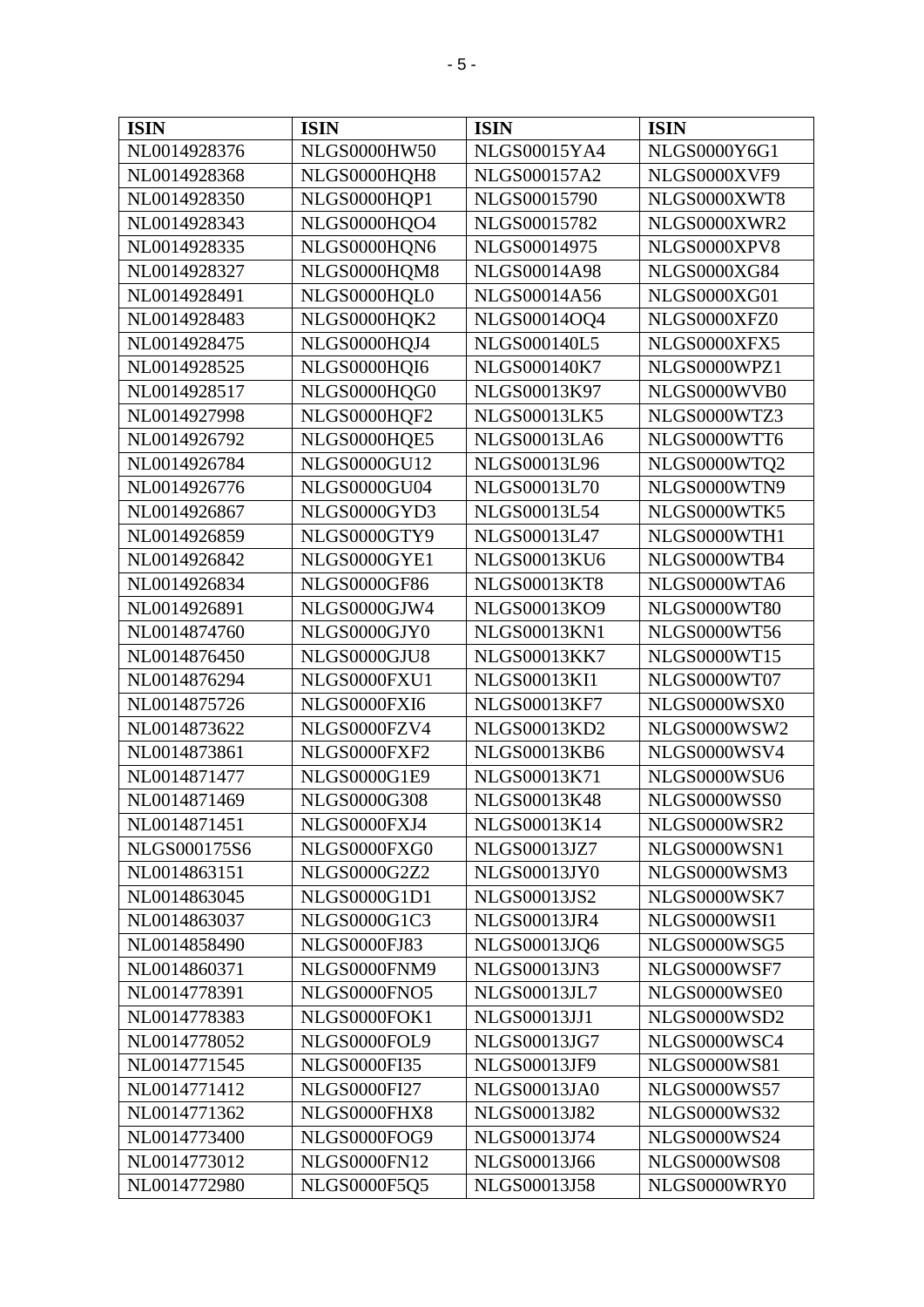| <b>ISIN</b>  | <b>ISIN</b>         | <b>ISIN</b>         | <b>ISIN</b>         |
|--------------|---------------------|---------------------|---------------------|
| NL0014770430 | NLGS0000F5N2        | NLGS00013J41        | NLGS0000WRX2        |
| NL0014760514 | <b>NLGS0000F623</b> | NLGS00013J25        | NLGS0000WRU8        |
| NL0014760530 | NLGS0000F8G0        | NLGS00013J17        | NLGS0000WRT0        |
| NL0014756322 | <b>NLGS0000F8F2</b> | NLGS00013IZ9        | NLGS0000WRR4        |
| NL0014757734 | <b>NLGS0000F8E5</b> | <b>NLGS00013IR6</b> | NLGS0000WRN3        |
| NL0014754871 | <b>NLGS0000F7W9</b> | NLGS00013G10        | NLGS0000WRH5        |
| NL0014754863 | <b>NLGS0000F7V1</b> | NLGS00013G02        | NLGS0000WRE2        |
| NL0014754855 | <b>NLGS0000F7U3</b> | <b>NLGS00011RF6</b> | NLGS0000WRC6        |
| NL0014754749 | NLGS0000ET90        | NLGS00011R27        | <b>NLGS0000WR82</b> |
| NL0014757114 | <b>NLGS0000ET82</b> | <b>NLGS00011RE9</b> | <b>NLGS0000WR58</b> |
| NL0014757098 | <b>NLGS0000ET74</b> | <b>NLGS00011RB5</b> | <b>NLGS0000WR33</b> |
| NL0014757056 | NLGS0000ET66        | NLGS00011R50        | NLGS0000WR17        |
| NL0014754665 | NLGS0000EQQ6        | <b>NLGS00011RA7</b> | NLGS0000WQZ9        |
| NL0014754657 | NLGS0000EQS2        | <b>NLGS00011RC3</b> | NLGS0000WQY2        |
| NL0014745135 | NLGS0000EQL7        | NLGS00011S91        | NLGS0000WQX4        |
| NL0014746018 | NLGS0000EQU8        | NLGS00011S42        | NLGS0000WQW6        |
| NL0014744393 | NLGS0000ELE3        | NLGS00011S26        | NLGS0000WQU0        |
| NL0014743007 | <b>NLGS0000EO20</b> | <b>NLGS00011RG4</b> | NLGS0000WQT2        |
| NL0013704414 | NLGS0000ELD5        | NLGS00011R92        | NLGS0000WQS4        |
| NL0014725822 | NLGS0000EQR4        | <b>NLGS00011R84</b> | NLGS0000WQR6        |
| NL0014724627 | NLGS0000ELF0        | NLGS00011R76        | NLGS0000WQO3        |
| NL0014724619 | <b>NLGS0000E7G3</b> | <b>NLGS00011R68</b> | NLGS0000WQK1        |
| NL0014724650 | <b>NLGS0000E7J7</b> | NLGS00011R43        | NLGS0000WQJ3        |
| NL0014720401 | NLGS0000E5F9        | <b>NLGS00011R35</b> | NLGS0000WQI5        |
| NL0013634421 | NLGS0000DVR6        | NLGS00011R01        | NLGS0000WQF1        |
| NL0014716813 | NLGS0000DVQ8        | NLGS00011QY9        | NLGS0000WQE4        |
| NL0014715955 | NLGS0000DVT2        | NLGS00011QU7        | NLGS0000WQC8        |
| NL0014715948 | NLGS0000DPL1        | NLGS00011OT9        | NLGS0000WQB0        |
| NL0014715922 | NLGS0000DPK3        | NLGS00011QS1        | NLGS0000WQ83        |
| NL0014716003 | NLGS0000DPJ5        | NLGS00011QR3        | NLGS0000WQ67        |
| NL0014715989 | NLGS0000DPI7        | NLGS00011QQ5        | NLGS0000WQ34        |
| NL0014715971 | NLGS0000DPH9        | NLGS00011QP7        | NLGS0000WQ26        |
| NL0014716037 | NLGS0000DPG1        | NLGS00011QN2        | NLGS0000WQ00        |
| NL0014716029 | NLGS0000DPF3        | <b>NLGS0001B4A5</b> | NLGS0000WPX6        |
| NL0014716011 | NLGS0000DPE6        | <b>NLGS0001B4E7</b> | NLGS0000WPW8        |
| NL0014715484 | NLGS0000DPM9        | <b>NLGS0001B4V1</b> | NLGS0000WPU2        |
| NL0014714792 | NLGS0000D9A3        | <b>NLGS0001B4X7</b> | NLGS0000WPT4        |
| NL0014711038 | NLGS0000D9R7        | NLGS0001B5G9        | NLGS0000WPR8        |
| NL0014710014 | NLGS0000D7K6        | NLGS00011QM4        | NLGS0000WPQ0        |
| NL0014710006 | <b>NLGS00018QE6</b> | NLGS00011QL6        | NLGS0000WPP2        |
| NL0014709990 | NLGS00018OW3        | <b>NLGS00011QK8</b> | NLGS0000WPM9        |
| NL0014709982 | NLGS0000CQU2        | NLGS00011QJ0        | NLGS0000WPL1        |
| NL0014709974 | NLGS0000CR03        | NLGS00011QI2        | NLGS0000WPJ5        |
| NL0014709966 | <b>NLGS0000CO55</b> | NLGS00011QG6        | NLGS0000WPH9        |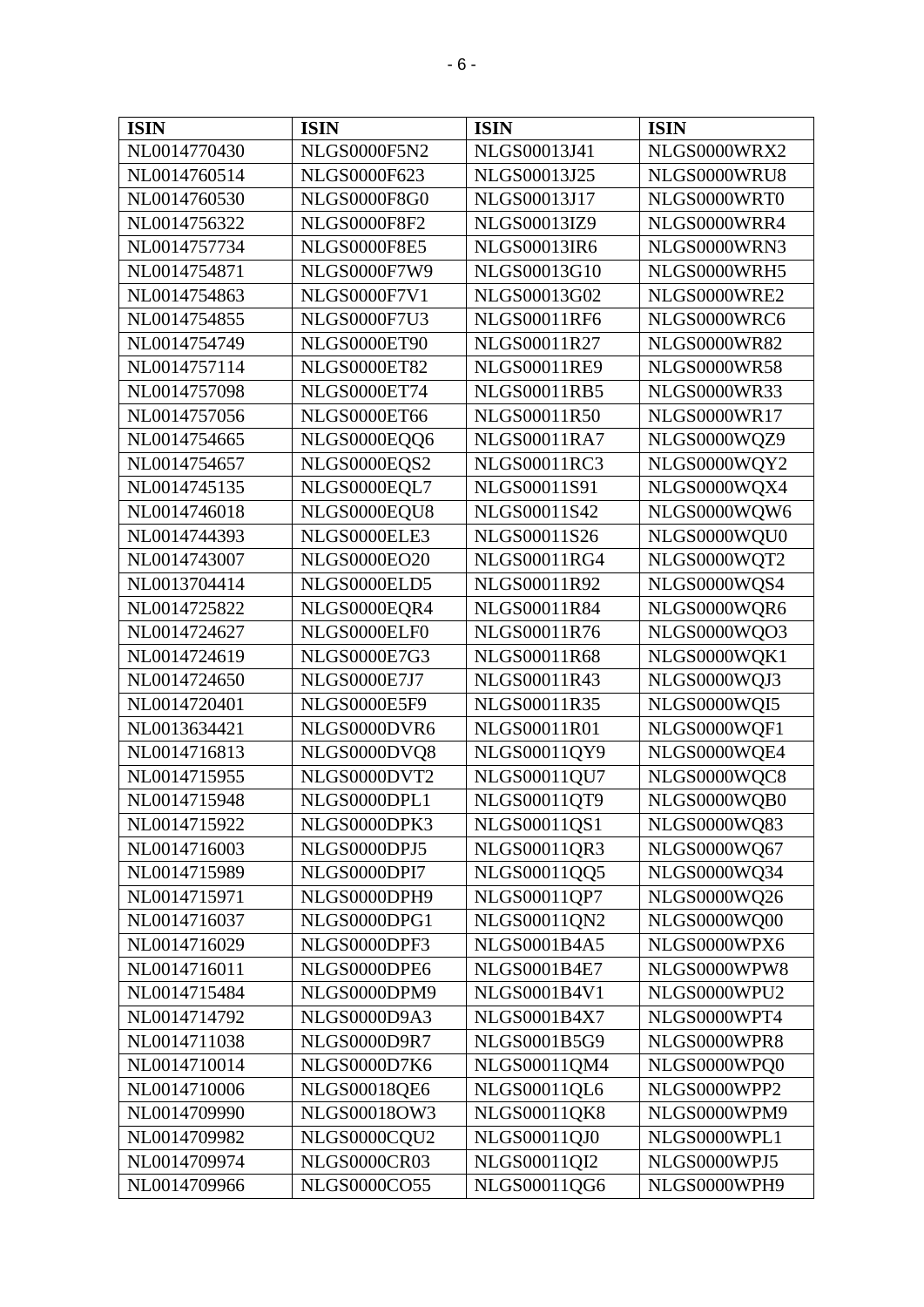| <b>ISIN</b>  | <b>ISIN</b>         | <b>ISIN</b>         | <b>ISIN</b>         |
|--------------|---------------------|---------------------|---------------------|
| NL0014709958 | <b>NLGS0000CO30</b> | <b>NLGS00011QF8</b> | NLGS0000WPE6        |
| NL0014709941 | <b>NLGS0000CO22</b> | <b>NLGS00011QE1</b> | NLGS0000WPD8        |
| NL0014710261 | NLGS0000CO14        | NLGS00011QB7        | NLGS0000WPC0        |
| NL0014710253 | NLGS0000COQ5        | NLGS00011QA9        | NLGS0000WPA4        |
| NL0014710246 | NLGS0000COP7        | NLGS00011Q85        | NLGS0000WP92        |
| NL0014710238 | NLGS0000CFX9        | NLGS00011Q77        | <b>NLGS0000WP76</b> |
| NL0014710212 | NLGS0000CG06        | NLGS000110E3        | NLGS0000WP43        |
| NL0014710162 | NLGS0000CFY7        | NLGS00010F22        | <b>NLGS0000WP35</b> |
| NL0014710154 | NLGS0000CFZ4        | NLGS00010F30        | NLGS0000WP27        |
| NL0014710295 | <b>NLGS0000CG22</b> | NLGS00010I29        | NLGS0000WP19        |
| NL0014710287 | <b>NLGS0000CG30</b> | NLGS00010F97        | NLGS0000WP01        |
| NL0014710279 | <b>NLGS0000CG63</b> | NLGS00010F14        | NLGS0000WOZ4        |
| NL0014709594 | <b>NLGS0000CG14</b> | <b>NLGS00010IJ9</b> | NLGS0000WOU5        |
| NL0014707440 | <b>NLGS00018XH5</b> | <b>NLGS00010II1</b> | NLGS0000WOT7        |
| NL0013606304 | NLGS0000BXK1        | <b>NLGS0000ZV75</b> | NLGS0000WOO8        |
| NL0013603343 | NLGS0000BXJ3        | <b>NLGS0000ZV59</b> | NLGS0000WON0        |
| NL0013603335 | NLGS0000BXI5        | <b>NLGS0000ZV42</b> | NLGS0000WOM2        |
| NL0014704967 | NLGS0000BXH7        | <b>NLGS0000ZV34</b> | NLGS0000W7M9        |
| NL0014704942 | NLGS0000BXG9        | NLGS0000Z5K4        | NLGS0000W6Q2        |
| NL0014701815 | NLGS0000BXX4        | NLGS0000Z5Y5        | <b>NLGS0000W7R8</b> |
| NL0014701799 | NLGS0000BXW6        | <b>NLGS0000Z605</b> | NLGS0000W7L1        |
| NL0014701831 | <b>NLGS0000BN16</b> | NLGS0000Z613        | <b>NLGS0000W7K3</b> |
| NL0014701823 | <b>NLGS0000BN08</b> | <b>NLGS0000Z5N8</b> | NLGS0000W7J5        |
| NL0014701864 | NLGS0000BNU1        | <b>NLGS0000Z5X7</b> | NLGS0000W7H9        |
| NL0014701740 | NLGS0000BNS5        | NLGS0000Z621        | <b>NLGS0000W7F3</b> |
| NL0014699985 | NLGS0000BNR7        | NLGS0000ZG09        | <b>NLGS0000W7D8</b> |
| NL0014680027 | NLGS0000BNQ9        | <b>NLGS0000Z4N1</b> | <b>NLGS0000W7B2</b> |
| NL0014680019 | NLGS0000BNP1        | <b>NLGS0000Z4K7</b> | <b>NLGS0000W7A4</b> |
| NL0014680001 | NLGS0000BNO4        | <b>NLGS0000Z4D2</b> | NLGS0000W6U4        |
| NL0014680100 | NLGS0000BNN6        | <b>NLGS0000Z4B6</b> | NLGS0000W6T6        |
| NL0014680092 | NLGS0000BNM8        | NLGS0000YMX9        | NLGS0000W6R0        |
| NL0014680118 | NLGS0000BNL0        | NLGS0000YMY7        | NLGS0000VUH1        |
| NL0014679557 | NLGS0000BNK2        | NLGS0000YMZ4        | NLGS0000VLU3        |
| NLGS00017O24 | NLGS0000BNX5        | NLGS0000YML4        |                     |
| NL0014679540 | <b>NLGS0000B770</b> | NLGS0000YMK6        |                     |
| NL0014679532 | <b>NLGS0000B4U4</b> | NLGS0000YDM1        |                     |

## **Turbo Certificates**

| <b>ISIN</b>  | <b>ISIN</b>  | <b>ISIN</b>  | <b>ISIN</b>  |
|--------------|--------------|--------------|--------------|
| NL0011605845 | NL0014708596 | NLGS0000C9C0 | NLGS00011KG9 |
| NL0011602917 | NL0014708588 | NLGS0000C9B2 | NLGS00011KF1 |
| NL0011594403 | NL0014709057 | NLGS000194P3 | NLGS00011KD6 |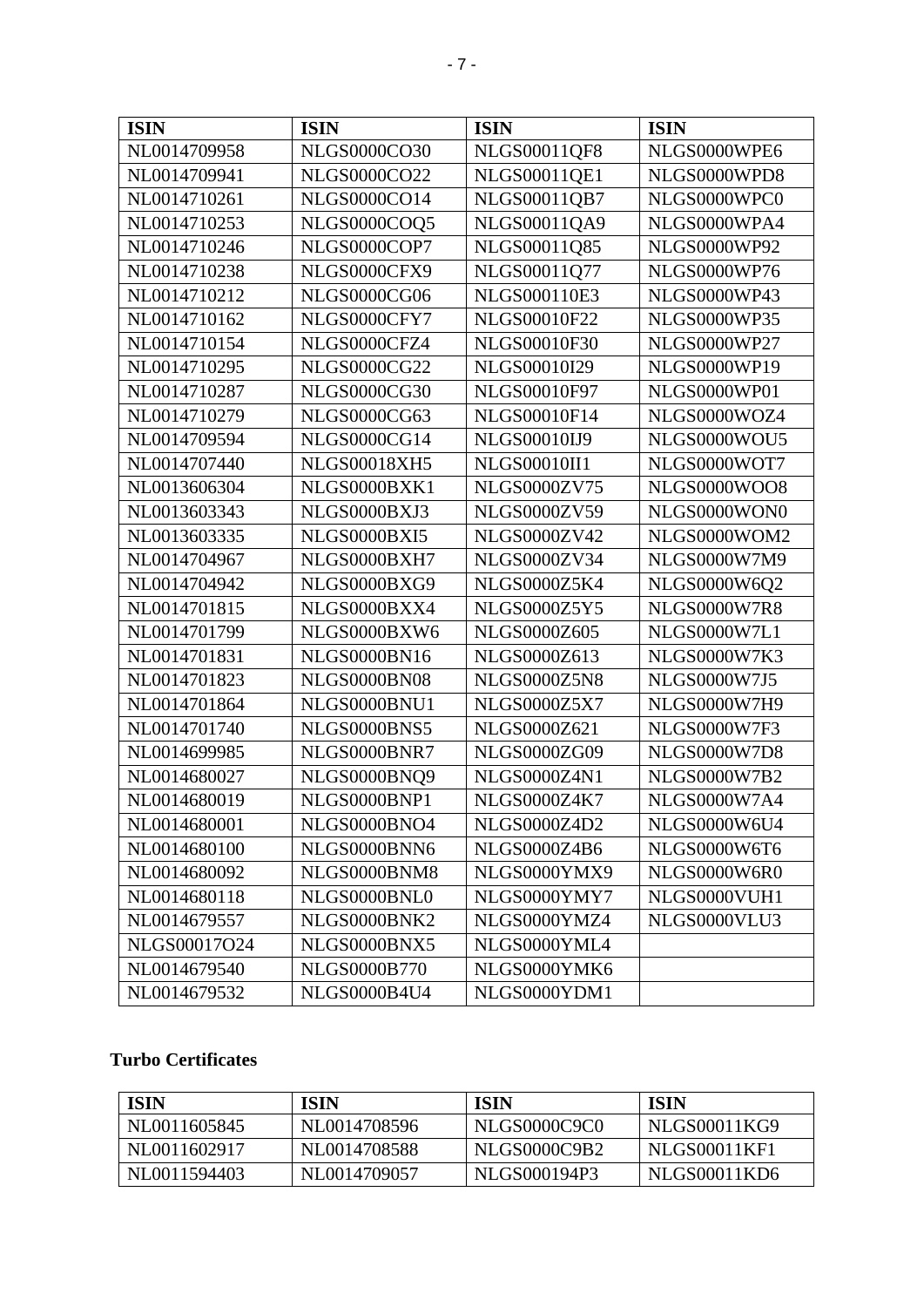| <b>ISIN</b>         | <b>ISIN</b>  | <b>ISIN</b>         | <b>ISIN</b>         |
|---------------------|--------------|---------------------|---------------------|
| NL0011728126        | NL0013623325 | NLGS000194R9        | <b>NLGS00011KC8</b> |
| NL0011996442        | NL0013629439 | NLGS000194S7        | <b>NLGS00011KB0</b> |
| NL0012088728        | NL0013628514 | <b>NLGS000194U3</b> | NLGS00011K24        |
| NL0011731658        | NL0013623374 | NLGS000194V1        | NLGS00011K08        |
| NL0012560999        | NL0013623309 | NLGS00019560        | NLGS000117Z3        |
| NL0012552467        | NL0013628860 | <b>NLGS0000C9A4</b> | NLGS000117Y6        |
| NL0012852123        | NL0013627870 | <b>NLGS0000C984</b> | NLGS00010WL6        |
| NL0013224124        | NL0013623333 | NLGS000195A2        | NLGS00010W96        |
| NL0013223373        | NL0013623291 | NLGS0000C968        | NLGS00010H38        |
| NL0013184914        | NL0013623317 | <b>NLGS0000CB01</b> | <b>NLGS00010HB8</b> |
| NL0013180540        | NL0013627805 | NLGS0000CAV4        | NLGS0000ZMU2        |
| NL0013448533        | NL0013623747 | NLGS0000CAR2        | NLGS0000ZMT4        |
| NL0013449150        | NL0013632243 | NLGS0000CAQ4        | <b>NLGS0000ZM84</b> |
| NL0013436421        | NL0013627656 | NLGS0000BVX8        | NLGS0000ZMC0        |
| NL0015266891        | NL0013630551 | <b>NLGS0000BW07</b> | NLGS0000ZMB2        |
| NL0015263682        | NL0013623721 | NLGS0000BWJ5        | NLGS0000ZGH1        |
| NL0015264938        | NL0013624877 | NLGS0000BVY6        | <b>NLGS0000ZF91</b> |
| NL0015266842        | NL0013627839 | NLGS0000BOF0        | NLGS0000ZFB6        |
| NL0015266735        | NL0013626104 | NLGS0000BOE3        | NLGS0000ZFA8        |
| NL0015266719        | NL0013612591 | <b>NLGS00019CK1</b> | <b>NLGS0000ZF83</b> |
| NL0015251844        | NL0013612732 | <b>NLGS00019DB8</b> | <b>NLGS0000ZF75</b> |
| NL0015251836        | NL0014707051 | <b>NLGS00019EL5</b> | NLGS0000ZF67        |
| NL0015251935        | NL0014706186 | NLGS0000BOD5        | <b>NLGS0000Z9H2</b> |
| NL0013818123        | NL0014705824 | NLGS0000BOC7        | <b>NLGS0000Z9A7</b> |
| NLGS00016QG5        | NL0014705816 | NLGS0000BOB9        | NLGS0000ZEO2        |
| NLGS00016QJ9        | NL0014705808 | NLGS0000BOA1        | NLGS0000ZDE5        |
| <b>NLGS00016QL5</b> | NL0014705790 | NLGS0000BOV7        | NLGS0000ZDD7        |
| NLGS00016QM3        | NL0014705931 | NLGS0000BOT1        | NLGS0000ZDC9        |
| NLGS00016QN1        | NL0014705923 | NLGS0000BLA7        | NLGS0000ZDB1        |
| <b>NLGS00016QT8</b> | NL0014705972 | <b>NLGS0000BL91</b> | NLGS0000ZDA3        |
| <b>NLGS00016QU6</b> | NL0014705964 | NLGS0000BL83        | <b>NLGS0000ZD93</b> |
| <b>NLGS00016RD0</b> | NL0014705956 | <b>NLGS0000BM17</b> | <b>NLGS0000ZD85</b> |
| <b>NLGS00016RF5</b> | NL0014697617 | NLGS0000BM09        | <b>NLGS0000ZD77</b> |
| <b>NLGS00016SS6</b> | NL0014697245 | NLGS0000BLZ4        | <b>NLGS0000ZE76</b> |
| <b>NLGS00016ST4</b> | NL0014696585 | NLGS0000BLY7        | <b>NLGS0000ZE68</b> |
| NLGS00016SU2        | NL0014697369 | NLGS0000BLX9        | NLGS0000YYH7        |
| <b>NLGS00016SV0</b> | NL0014697609 | NLGS0000BLW1        | NLGS0000YYF1        |
| <b>NLGS00016SW8</b> | NL0014693517 | NLGS0000BLV3        | NLGS0000YYD6        |
| <b>NLGS00016SX6</b> | NL0014693335 | NLGS0000BLU5        | NLGS0000YYA2        |
| NLGS00016SY4        | NL0014694432 | NLGS0000BLT7        | NLGS0000YY99        |
| NLGS00016SZ1        | NL0014691669 | NLGS0000BLS9        | NLGS0000YY73        |
| NLGS00016T04        | NL0014685281 | NLGS0000BLR1        | NLGS0000YY57        |
| NLGS00016T12        | NL0014686909 | NLGS0000BLQ3        | NLGS0000YXY4        |
| NLGS00016T20        | NL0014684748 | NLGS0000BLP5        | NLGS0000YXW8        |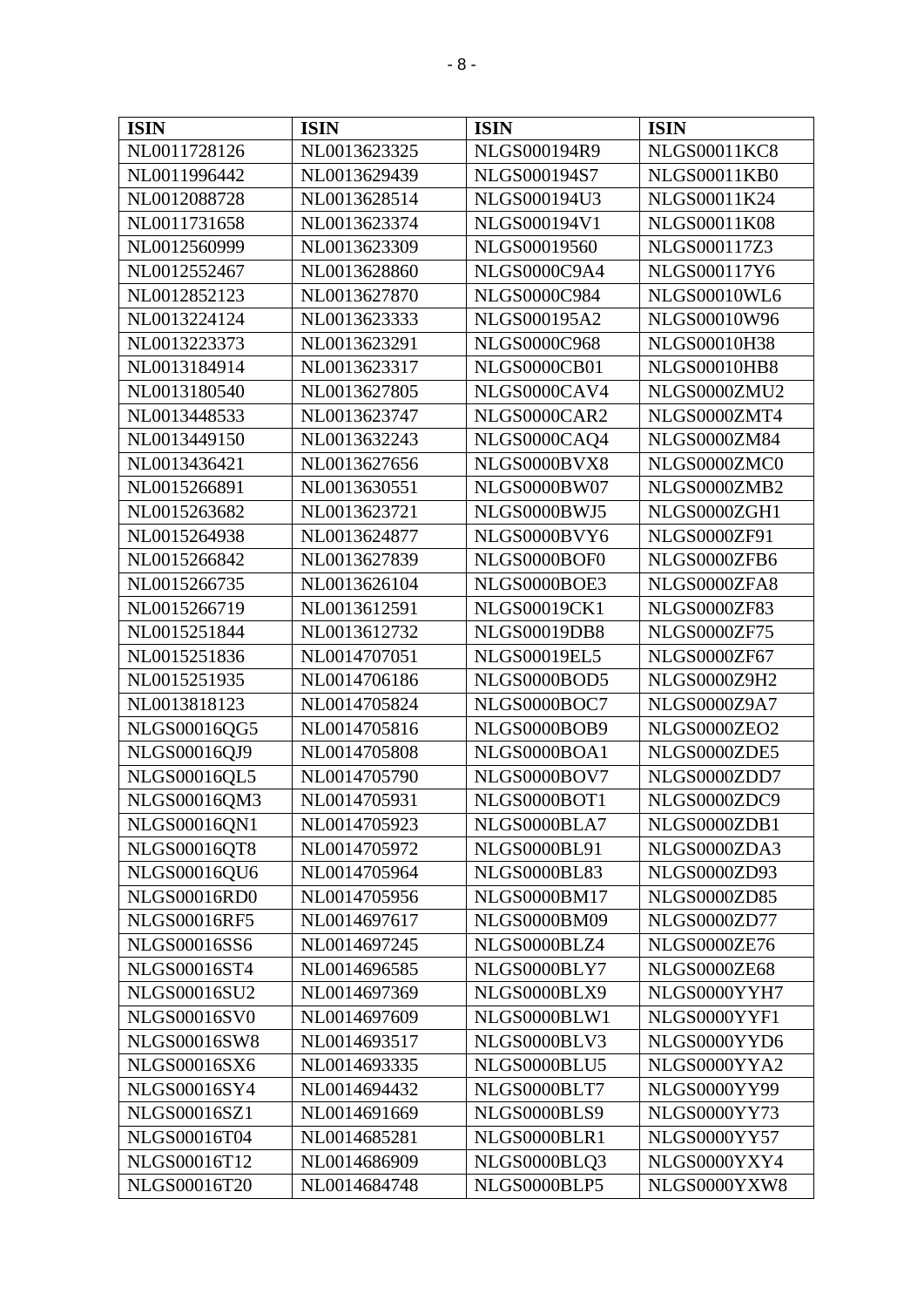| <b>ISIN</b>         | <b>ISIN</b>  | <b>ISIN</b>         | <b>ISIN</b>         |
|---------------------|--------------|---------------------|---------------------|
| NLGS00016T38        | NL0014686958 | NLGS0000BLO8        | NLGS0000YXV0        |
| NLGS00016T79        | NL0014685307 | NLGS0000BLN0        | NLGS0000YXT4        |
| <b>NLGS00016TE4</b> | NL0014685695 | <b>NLGS0000BM41</b> | NLGS0000YXS6        |
| NLGS00016TL9        | NL0014686628 | <b>NLGS0000BM33</b> | NLGS0001BIY1        |
| NLGS00016TM7        | NL0014680308 | <b>NLGS0000BM25</b> | NLGS0000YXR8        |
| <b>NLGS00016TV8</b> | NL0014680290 | NLGS0000BGD1        | NLGS0000YXP2        |
| NL0013817562        | NL0014680381 | NLGS0000BHL2        | NLGS0000YXN7        |
| NL0015242991        | NL0014680407 | NLGS0000BBS0        | NLGS0000YXJ5        |
| NL0015240722        | NL0014678567 | NLGS0000BBR2        | NLGS0000YXF3        |
| NL0015242579        | NL0014678666 | NLGS0000BBQ4        | NLGS0000YXC0        |
| NL0015240607        | NL0014678179 | NLGS0000BBP6        | NLGS0000YX58        |
| NL0015239401        | NL0014678161 | NLGS0000BBO9        | NLGS0000YX09        |
| NL0015228842        | NL0014678153 | NLGS0000BBN1        | NLGS0000YWZ3        |
| NL0015228834        | NL0014678146 | NLGS0000BBM3        | NLGS0000YWY6        |
| NL0015228826        | NL0014678138 | NLGS000199J5        | NLGS0000YWX8        |
| NL0015228818        | NL0014678120 | <b>NLGS0000BC19</b> | NLGS0000YLF8        |
| NL0015228800        | NL0014678112 | <b>NLGS0000BC01</b> | NLGS0000YLC5        |
| NL0015228792        | NL0014678104 | NLGS0000BBZ5        | NLGS0000YWM1        |
| NL0015228784        | NL0014678633 | NLGS0000BBY8        | NLGS0000YWL3        |
| NL0015219833        | NL0014678625 | <b>NLGS0000BC35</b> | NLGS0000Z0Q2        |
| NL0015219825        | NL0014678617 | <b>NLGS0000BC27</b> | NLGS0000Z068        |
| NL0015219817        | NL0014678609 | <b>NLGS0000B3N1</b> | NLGS0000Z027        |
| NL0015219809        | NL0014678591 | NLGS0000AVJ9        | NLGS0000YZZ6        |
| NL0015219791        | NL0014678583 | NLGS0000AVI1        | NLGS0000YDF5        |
| NL0015217019        | NL0014678575 | NLGS0000AVV4        | NLGS0000YDE8        |
| NL0015217001        | NL0014678559 | NLGS0000AE00        | NLGS0000YDC2        |
| NL0015216995        | NL0014678534 | <b>NLGS0000A5P2</b> | NLGS0000YD94        |
| NL0015213869        | NL0014678518 | NLGS0000A0W9        | NLGS0000Y5H1        |
| NL0015213943        | NL0014678484 | NLGS0000A6B0        | <b>NLGS0000Y5G3</b> |
| NL0015213703        | NL0014678682 | <b>NLGS00019KE7</b> | <b>NLGS0000Y5F5</b> |
| NL0015213729        | NL0014678674 | <b>NLGS00019KI8</b> | NLGS0000Y5E8        |
| NL0015213711        | NL0014678658 | <b>NLGS00019KO6</b> | NLGS0001BSU8        |
| NL0015213695        | NL0014553091 | <b>NLGS00019KV1</b> | NLGS0001BSX2        |
| NL0015216276        | NL0014552887 | <b>NLGS00019L09</b> | <b>NLGS0001BT43</b> |
| NL0015216250        | NL0014552879 | <b>NLGS00019L33</b> | <b>NLGS0001BT76</b> |
| NL0015216235        | NL0014552861 | <b>NLGS00019L41</b> | NLGS0001BTN1        |
| NL0015213737        | NL0014552853 | <b>NLGS00019LL0</b> | NLGS0001BTX0        |
| NL0015208612        | NL0014552846 | <b>NLGS00019LO4</b> | NLGS0001BUX8        |
| NL0015207358        | NL0014552838 | NLGS00019M24        | NLGS0001BUZ3        |
| NL0015207671        | NL0014553109 | NLGS00019M81        | <b>NLGS0001BV07</b> |
| NL0015210394        | NL0014547176 | <b>NLGS00019MH6</b> | <b>NLGS0000U515</b> |
| NL0015210618        | NL0014547168 | <b>NLGS00019MZ8</b> | <b>NLGS0000U531</b> |
| NL0015207226        | NL0014539041 | NLGS00019NP7        | <b>NLGS0000U564</b> |
| NL0015207218        | NL0014539348 | <b>NLGS00019NQ5</b> | NLGS0000U580        |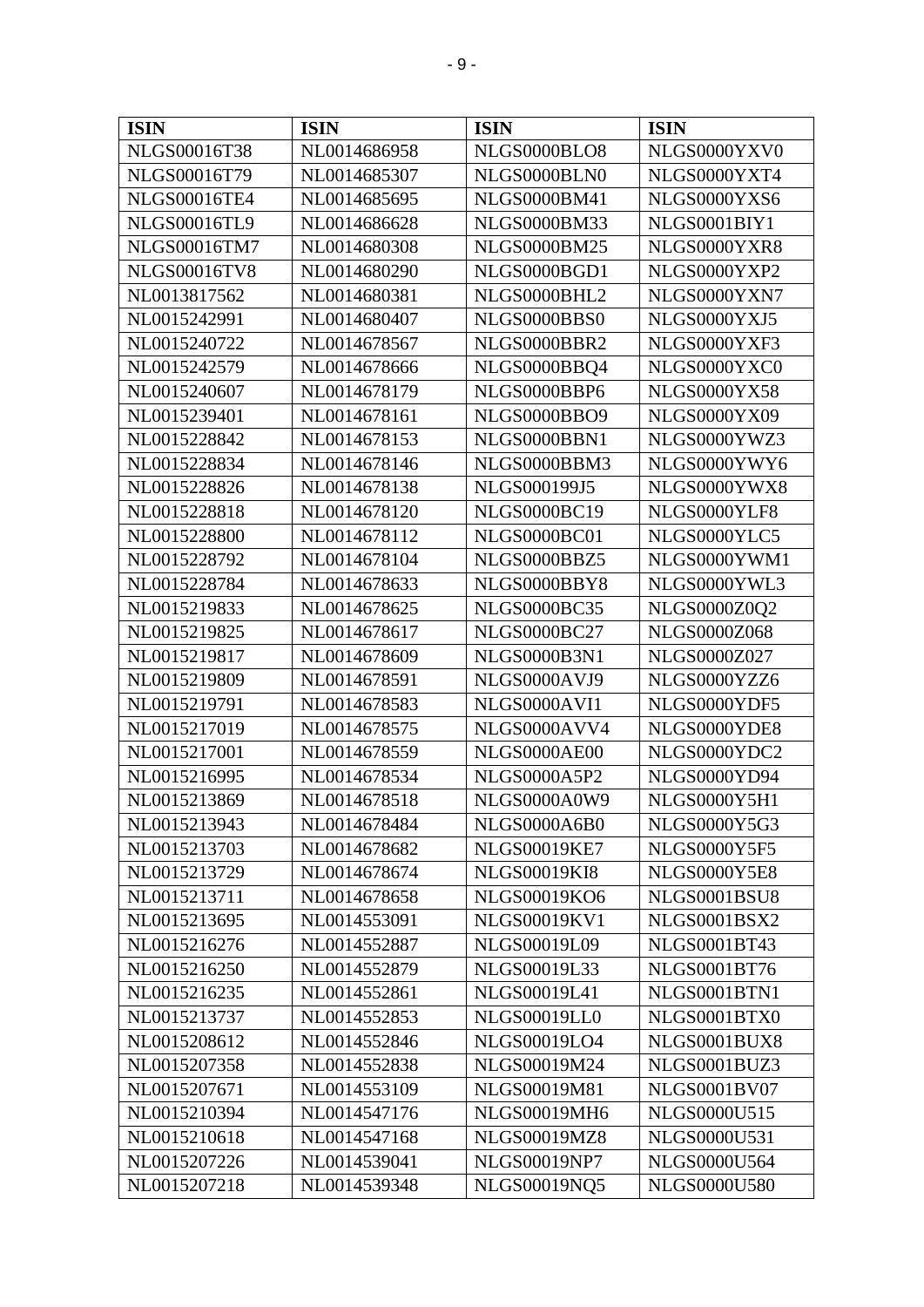| <b>ISIN</b>         | <b>ISIN</b>         | <b>ISIN</b>         | <b>ISIN</b>         |
|---------------------|---------------------|---------------------|---------------------|
| NL0015207200        | NL0014539330        | NLGS00009XY9        | <b>NLGS0000U5A0</b> |
| NL0015207333        | NL0014539322        | <b>NLGS0000A673</b> | <b>NLGS0000U1F8</b> |
| NL0015207325        | NL0014539306        | <b>NLGS0000A2R5</b> | <b>NLGS0000U523</b> |
| NL0015207317        | NL0014539298        | <b>NLGS0000A2O2</b> | <b>NLGS0000U556</b> |
| NL0015207291        | NL0014539280        | <b>NLGS00009FI9</b> | <b>NLGS0000U572</b> |
| NL0015207283        | NL0014538225        | <b>NLGS00009FH1</b> | <b>NLGS0000U598</b> |
| NL0015207382        | NL0014533077        | NLGS00008M43        | <b>NLGS0000U549</b> |
| NL0015207374        | NL0014532517        | NLGS000086Y3        | <b>NLGS0000U9Y2</b> |
| NL0015198847        | NL0014532509        | NLGS00008720        | NLGS0000U9Z9        |
| NL0015200023        | NL0014532491        | NLGS00008282        | NLGS0000UA00        |
| <b>NLGS00016RM1</b> | NL0014533127        | NLGS00008225        | <b>NLGS0000UA18</b> |
| NL0015198490        | NL0014533119        | NLGS00008217        | NLGS0000UFO0        |
| NL0015198482        | <b>NLGS000188I0</b> | NLGS00008209        | NLGS0000UFP7        |
| NL0015198474        | NLGS000188K6        | NLGS00006559        | NLGS0000UFQ5        |
| NL0015200841        | NLGS000188L4        | NLGS00006567        | NLGS0000UFR3        |
| NL0015195322        | NLGS000188M2        | <b>NLGS00005LE4</b> | NLGS0000UFS1        |
| NL0015193988        | <b>NLGS000188N0</b> | <b>NLGS00005LC8</b> | NLGS0000UFT9        |
| NL0015192675        | NLGS000188X9        | NLGS000055C4        | NLGS0000Y749        |
| NL0015195363        | NL0014533101        | <b>NLGS00004TK7</b> | NLGS0000Y6Y4        |
| NL0015195348        | NL0014533093        | NLGS00004TE0        | NLGS0000Y6R8        |
| NL0015175787        | NL0014533192        | NLGS00004OJ0        | NLGS0000Y6Q0        |
| NL0015175712        | NL0014533184        | <b>NLGS00004OI2</b> | NLGS0000Y5J7        |
| NL0015177544        | NL0014533176        | <b>NLGS00004OH4</b> | NLGS0000YC61        |
| NL0015177536        | NL0014523284        | NLGS00019ZY3        | NLGS0000YBX2        |
| NL0015177528        | NL0014523276        | <b>NLGS0001A0W8</b> | NLGS0000Y1G2        |
| NL0015177833        | NL0014523268        | <b>NLGS0001A0X6</b> | <b>NLGS0000Y1D9</b> |
| NL0015177825        | NL0014523250        | NLGS0001A176        | NLGS0000Y103        |
| NL0015177817        | NL0014523243        | <b>NLGS0001A275</b> | NLGS0000Y0Z4        |
| NL0015177809        | NL0014515751        | <b>NLGS00004OC5</b> | NLGS0000Y0X9        |
| NL0015177791        | NL0014426561        | <b>NLGS00004OB7</b> | NLGS0000Y0W1        |
| NLGS00017200        | NL0014425621        | <b>NLGS00004OS1</b> | NLGS0000Y0T7        |
| <b>NLGS000172F0</b> | NL0014256695        | <b>NLGS00004DT2</b> | NLGS0000Y0R1        |
| NLGS00017358        | NL0014256935        | NLGS00004DU0        | NLGS0000Y0Q3        |
| NLGS00017382        | NL0014243917        | NLGS00003R19        | NLGS0000Y0N0        |
| NLGS000173Y9        | NL0014230310        | <b>NLGS00002ZP7</b> | NLGS0000Y0L4        |
| NLGS000174A7        | NL0014222887        | NLGS000025S3        | NLGS0000Y0J8        |
| NLGS000174C3        | NL0013862451        | NLGS000025T1        | NLGS0000Y0H2        |
| NLGS00017515        | NL0013859143        | NLGS000025V7        | NLGS0000Y0F6        |
| NL0015163791        | NL0013854698        | NLGS000025U9        | NLGS0000Y0E9        |
| NL0015165267        | NL0013854755        | NLGS000025R5        | NLGS0000Y0D1        |
| NL0013802820        | NL0013847700        | <b>NLGS00001ZE3</b> | NLGS0000Y0A7        |
| NL0015160979        | NL0013844491        | <b>NLGS00001SE8</b> | <b>NLGS0000Y095</b> |
| NL0015153255        | NL0015337783        | NLGS00001O71        | NLGS0000Y061        |
| NL0015147224        | NL0015337809        | NLGS00001O48        | NLGS0000Y012        |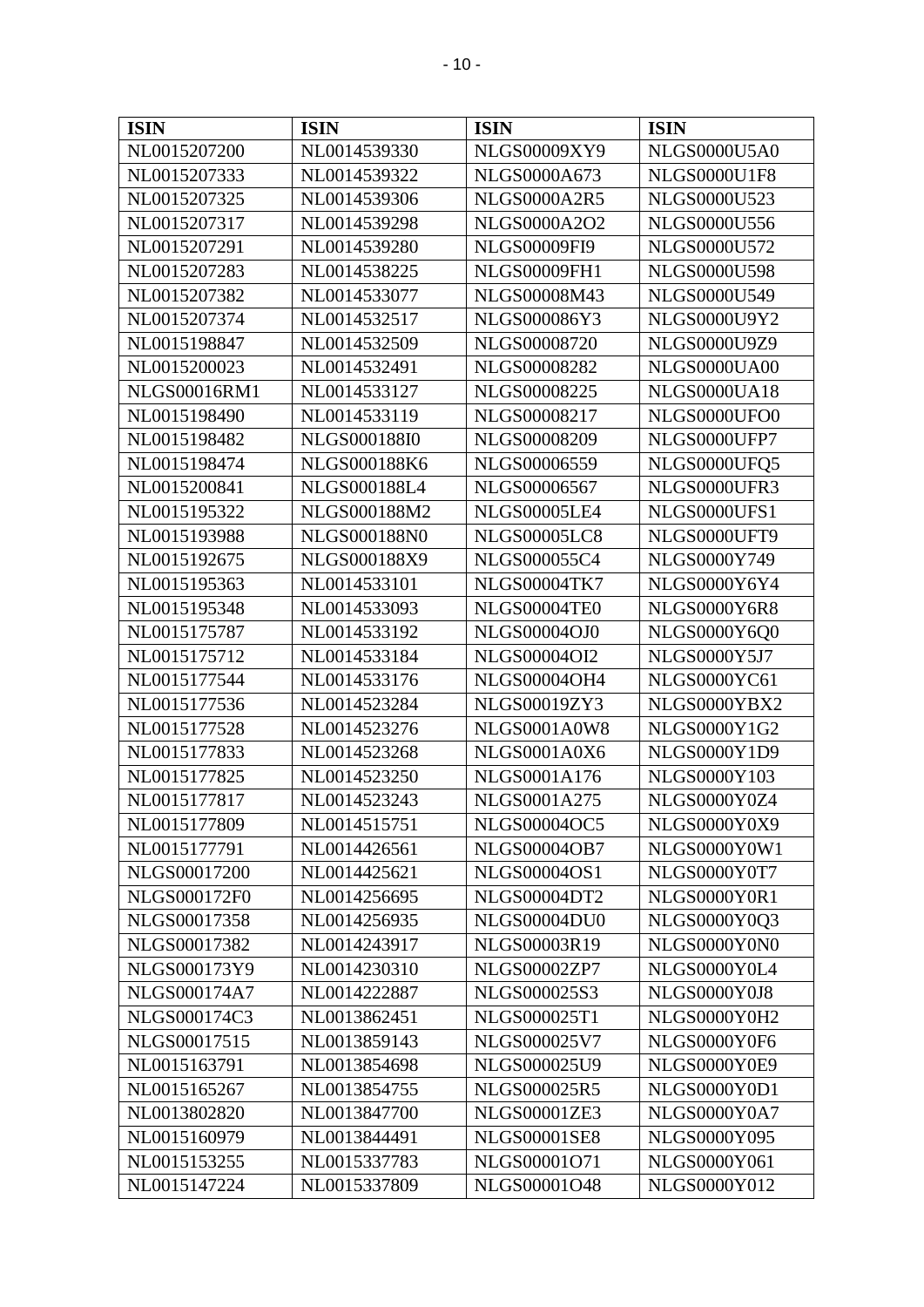| <b>ISIN</b>         | <b>ISIN</b>         | <b>ISIN</b>         | <b>ISIN</b>         |
|---------------------|---------------------|---------------------|---------------------|
| NL0015149519        | NL0015337205        | NLGS00001O30        | NLGS0000Y004        |
| NL0015146630        | NLGS0000T4A6        | NLGS00001O22        | NLGS0000XZY1        |
| NL0015146622        | NLGS0000T491        | NLGS00001O14        | NLGS0000XZX3        |
| NL0015146614        | NLGS0000T475        | NLGS00001O06        | NLGS0000XZT1        |
| NL0015146606        | NLGS0000SQB8        | <b>NLGS00001NZ4</b> | NLGS0000XZS3        |
| NL0015146598        | NLGS0000SQA0        | <b>NLGS00019TL3</b> | NLGS0000XZP9        |
| NL0015141003        | NLGS0000SQ97        | <b>NLGS00001NY7</b> | NLGS0000XZN4        |
| NL0015139734        | <b>NLGS0000S790</b> | NLGS00001H70        | NLGS0000XZK0        |
| NL0015139890        | <b>NLGS0000RY49</b> | NLGS00001H62        | NLGS0000XZJ2        |
| NL0015139882        | NLGS0000RY31        | NLGS00001H54        | NLGS0000XZI4        |
| NL0015139874        | <b>NLGS0000S2D5</b> | NLGS00001H47        | NLGS0000XZF0        |
| NL0013797665        | NLGS0000S2A1        | NLGS00001GS3        | NLGS0000XZB9        |
| NL0013797095        | NLGS0000RXD2        | <b>NLGS00001GR5</b> | NLGS0000XZ99        |
| NL0015135021        | NLGS0000RWZ7        | NLGS00001GQ7        | <b>NLGS0000XZ81</b> |
| NL0015126244        | <b>NLGS0000S2G8</b> | <b>NLGS00001GP9</b> | NLGS0000XZ73        |
| <b>NLGS000170F4</b> | NLGS00018133        | NLGS00001GO2        | NLGS0000XZ65        |
| NLGS000170I8        | <b>NLGS0000S2F0</b> | NLGS00001GN4        | NLGS0000XZ57        |
| NL0015126350        | <b>NLGS0000S2E3</b> | <b>NLGS00001GL8</b> | NLGS0000XZ40        |
| NL0015125931        | NLGS0000S2C7        | <b>NLGS00000US6</b> | NLGS0000XZ32        |
| NL0015124991        | <b>NLGS0000S2B9</b> | <b>NLGS00000UR8</b> | NLGS0000XZ24        |
| NL0015122193        | NLGS0000RXC4        | NL0015584780        | NLGS0000XZ16        |
| NL0015020124        | NLGS0000RXB6        | NL0015578782        | NLGS0000XYY4        |
| NL0015021676        | NLGS0000RXA8        | NL0015578162        | NLGS0000XYX6        |
| NL0013790348        | <b>NLGS0000RX99</b> | NL0015578121        | NLGS0000XYU2        |
| NL0013790488        | <b>NLGS0000RR48</b> | NL0015335274        | NLGS0000XYT4        |
| NL0015009762        | <b>NLGS0000RR30</b> | NL0015300427        | NLGS0000XYS6        |
| NL0013789092        | <b>NLGS0000RR22</b> | NL0015291253        | NLGS0000XYP2        |
| NL0015008632        | NLGS0000QQX6        | NL0015434598        | NLGS0000XYL1        |
| NL0015002478        | <b>NLGS0000QI65</b> | NL0015435090        | NLGS0000XYI7        |
| NL0014993958        | NLGS0000QBR0        | NL0015418872        | NLGS0000XYD8        |
| NL0014990079        | NLGS0000PZY7        | NL0015413832        | NLGS0000XYA4        |
| NL0014992869        | <b>NLGS0000P366</b> | NL0015412917        | NLGS0000XY90        |
| NL0014990731        | NLGS0000OWT7        | NL0015412925        | <b>NLGS0000XY82</b> |
| NL0014983488        | NLGS0000OGA0        | NL0015413915        | NLGS0000XY74        |
| NL0014983470        | <b>NLGS0000O5T8</b> | NL0015413907        | <b>NLGS0000XY58</b> |
| NL0013783012        | NLGS0000NVA1        | NL0015403288        | NLGS0000XY09        |
| NL0014968745        | <b>NLGS0000NV95</b> | NL0015403304        | NLGS0000XXY6        |
| NL0014968570        | <b>NLGS0000NV87</b> | NL0015404765        | NLGS0000XXX8        |
| NL0014970907        | NLGS0000NUW7        | NL0015404757        | NLGS0000XXW0        |
| NL0014977050        | <b>NLGS0000NR91</b> | NL0015404740        | NLGS0000XXV2        |
| NL0014967358        | <b>NLGS0000N957</b> | NL0015397019        | NLGS0000XXU4        |
| NL0014970782        | <b>NLGS0000MS18</b> | NL0015396557        | NLGS0000XXT6        |
| NL0014970774        | NLGS0000LXX3        | NL0015395567        | NLGS0000XXR0        |
| NL0014970766        | NLGS0000LXA1        | NL0015395559        | NLGS0000XXQ2        |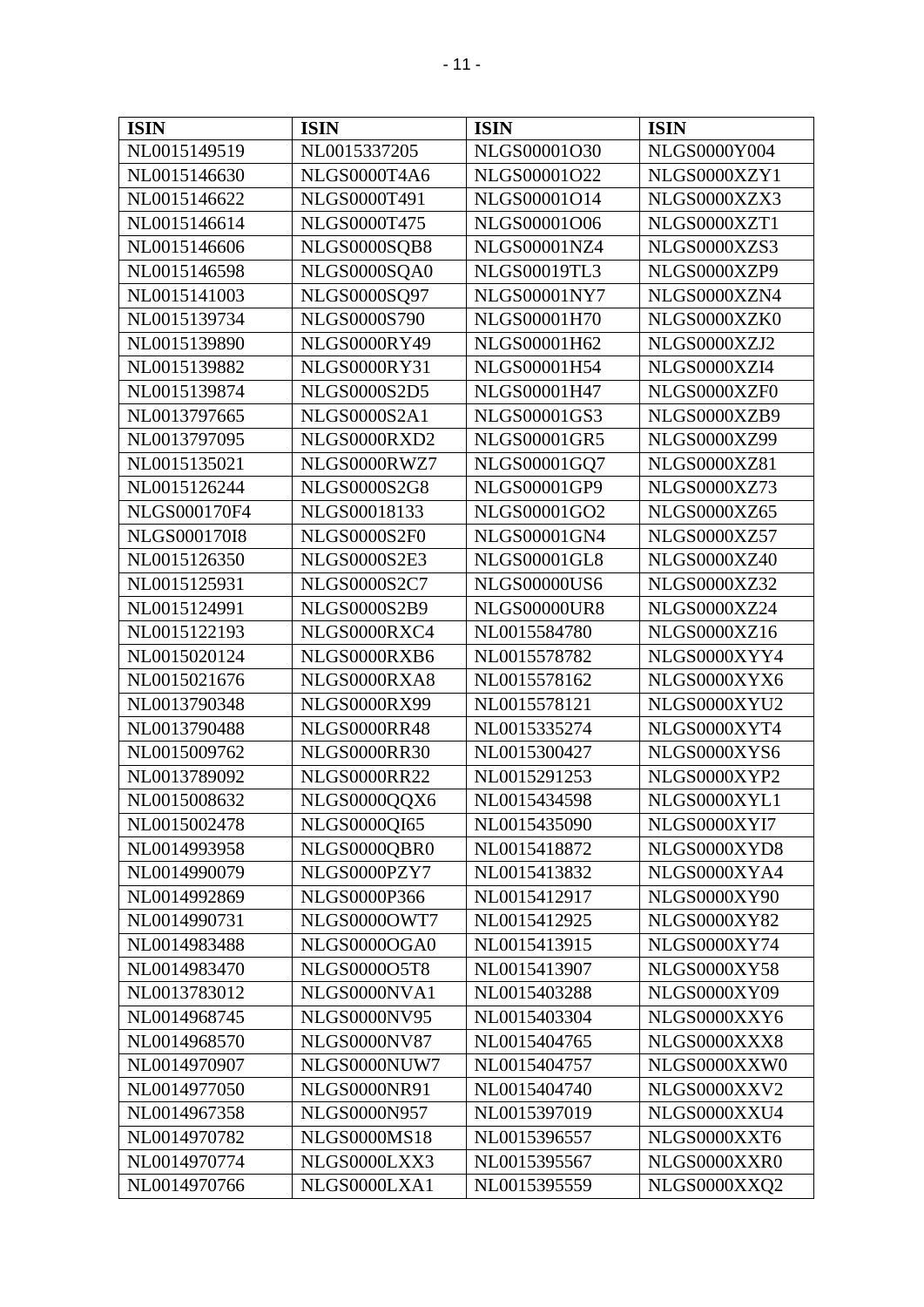| <b>ISIN</b>  | <b>ISIN</b>         | <b>ISIN</b>         | <b>ISIN</b>         |
|--------------|---------------------|---------------------|---------------------|
| NL0014968448 | <b>NLGS0000LU98</b> | NL0015395542        | NLGS0000XXI9        |
| NL0014968935 | NLGS0000LXZ8        | NL0015395534        | NLGS0000XXH1        |
| NL0014968919 | NLGS0000LXY1        | NL0015395526        | NLGS0000XXF5        |
| NL0014968901 | NLGS0000LXC7        | NL0015395518        | NLGS0000UPR2        |
| NL0014968091 | NLGS0000LXB9        | NL0015388877        | NLGS0000UPU6        |
| NL0014970899 | NLGS0000LEK0        | NL0015383241        | NLGS0000XXE8        |
| NL0014970881 | NLGS0000LCM0        | NL0015385386        | NLGS0000XXB4        |
| NL0014970873 | NLGS0000LCL2        | NL0015385378        | NLGS0000XX34        |
| NL0014970857 | NLGS0000LCK4        | NL0015385360        | NLGS0000XX00        |
| NL0014967093 | NLGS0000LCJ6        | NL0015385352        | NLGS0000XWZ5        |
| NL0014967069 | NLGS0000LCI8        | NL0015385345        | <b>NLGS0000Y368</b> |
| NL0014968315 | NLGS0000LCH0        | NL0015385113        | NLGS0000XZG8        |
| NL0014968299 | NLGS0000LCG2        | NL0015377169        | NLGS0000XZE3        |
| NL0013773674 | NLGS0000L0U0        | NL0015378381        | NLGS0000XZA1        |
| NL0013746332 | <b>NLGS0000L2I1</b> | NL0015376310        | NLGS0000XYG1        |
| NL0013773856 | <b>NLGS0000L274</b> | NL0015376302        | NLGS0000XXC2        |
| NL0013744584 | <b>NLGS0000L2B6</b> | NL0015376294        | NLGS0000XXA6        |
| NL0014949802 | <b>NLGS0000L2A8</b> | NL0015376286        | NLGS0000XX83        |
| NL0014949794 | NLGS0000L290        | NL0015376278        | NLGS0000UWX6        |
| NL0014949786 | <b>NLGS0000L282</b> | NL0015376112        | NLGS0000XX26        |
| NL0014949778 | <b>NLGS0000KR29</b> | NL0015374596        | <b>NLGS0000Y3S3</b> |
| NL0014949760 | <b>NLGS0000KS28</b> | NL0015372780        | <b>NLGS0000Y2X5</b> |
| NL0014949752 | NLGS0000KUA9        | NL0015366188        | <b>NLGS0000Y2W7</b> |
| NL0014949745 | NLGS0000KUX1        | NL0015364738        | <b>NLGS0000Y2U1</b> |
| NL0014950008 | <b>NLGS0000JW41</b> | NL0015359126        | <b>NLGS0000Y2R7</b> |
| NL0014949976 | NLGS0000JAG0        | NL0015359001        | NLGS0000UTD4        |
| NL0014949968 | <b>NLGS0000IX17</b> | NL0015359282        | <b>NLGS0000Y3V7</b> |
| NL0014949943 | NLGS0000IZL9        | NL0015359241        | NLGS0000Y3N4        |
| NL0014949935 | <b>NLGS0000JA05</b> | NL0015359233        | <b>NLGS0000Y3C7</b> |
| NL0014950057 | <b>NLGS0000IX66</b> | NLGS00016D02        | NLGS0000XLH6        |
| NL0014950040 | <b>NLGS0000IX09</b> | <b>NLGS00016HY7</b> | <b>NLGS0000XL61</b> |
| NL0014950032 | NLGS0000IZC8        | <b>NLGS00016CU6</b> | NLGS0000XL04        |
| NL0014950024 | <b>NLGS0000JA39</b> | <b>NLGS00016CF7</b> | NLGS0000XKY3        |
| NL0014938862 | NLGS0000IBT3        | <b>NLGS00016DK5</b> | NLGS0000XKX5        |
| NL0014939704 | <b>NLGS0000I973</b> | <b>NLGS00016CI1</b> | NLGS0000XKW7        |
| NL0014939043 | NLGS0000I999        | NLGS000169R1        | NLGS0000XKV9        |
| NL0014939688 | <b>NLGS0000I6O5</b> | NLGS000168J0        | NLGS0000XKU1        |
| NL0014940116 | <b>NLGS0000I6N7</b> | NLGS000167H6        | NLGS0000XKT3        |
| NL0014939696 | <b>NLGS0000I6M9</b> | NLGS00016723        | NLGS0000XKR7        |
| NL0014933855 | <b>NLGS0000I6L1</b> | NLGS000166N6        | NLGS0000XKN6        |
| NL0014932246 | <b>NLGS0000I6K3</b> | NLGS000169Y7        | <b>NLGS0000UV05</b> |
| NL0014927295 | <b>NLGS0000I6P2</b> | <b>NLGS00015KC9</b> | <b>NLGS0000UV13</b> |
| NL0014927287 | NLGS0000IBX5        | NLGS0001AIS5        | <b>NLGS0000UV21</b> |
| NL0014927279 | NLGS0000HNH5        | <b>NLGS00015LS3</b> | <b>NLGS0000UV39</b> |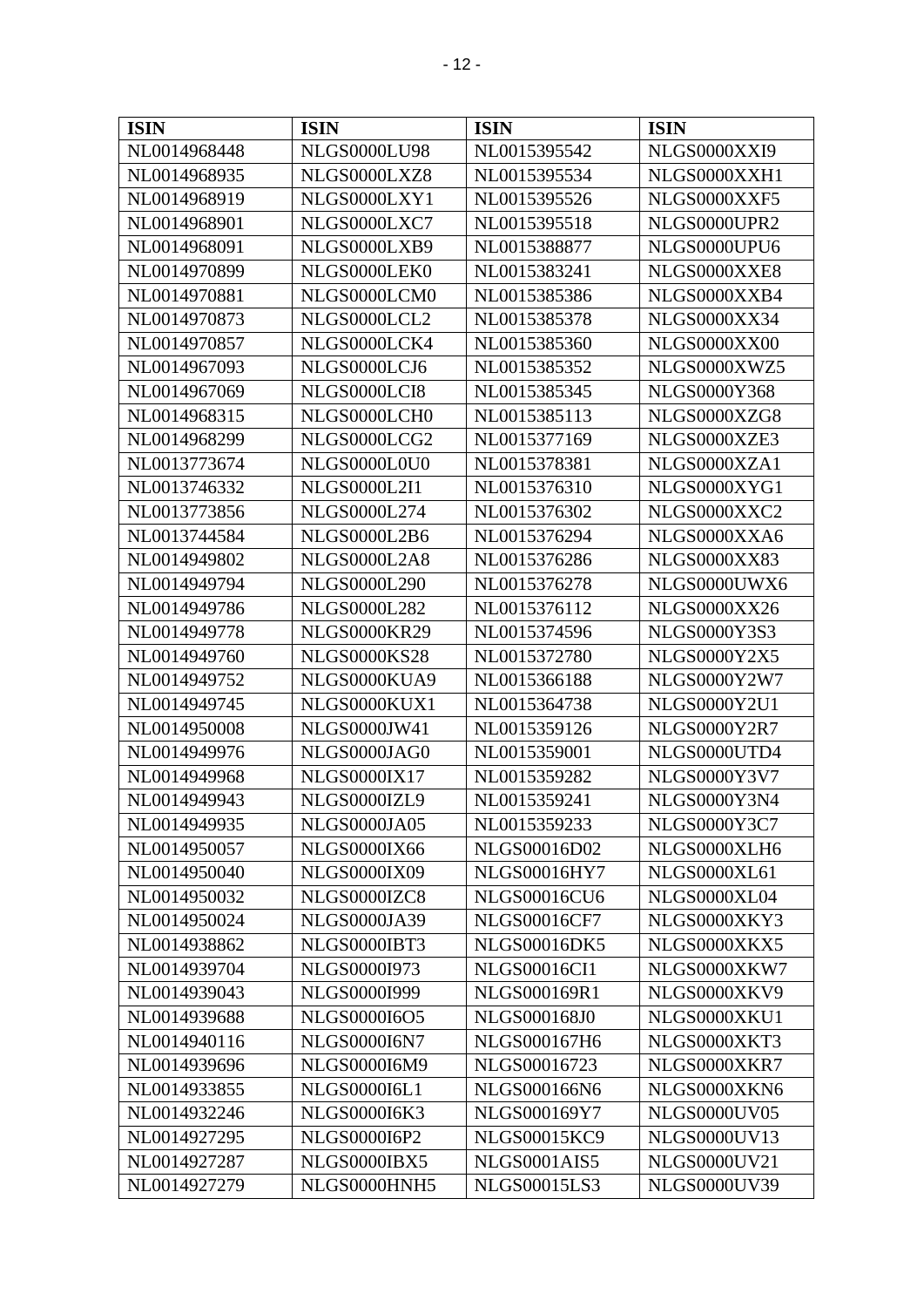| <b>ISIN</b>  | <b>ISIN</b>         | <b>ISIN</b>         | <b>ISIN</b>         |
|--------------|---------------------|---------------------|---------------------|
| NL0014927261 | NLGS0000HLJ5        | NLGS00015M02        | NLGS0000XKL0        |
| NL0014927253 | NLGS0000HNJ1        | NLGS000157S4        | NLGS0000UWG1        |
| NL0014927246 | NLGS0000H0G5        | NLGS000157Q8        | NLGS0000UWH9        |
| NL0014927238 | NLGS0000H0F7        | NLGS00015907        | NLGS0000UWI7        |
| NL0014927493 | NLGS0000H0T8        | NLGS000158Z7        | NLGS0000UWJ5        |
| NL0014927485 | NLGS0000H0S0        | NLGS000158Y0        | NLGS0000UWK3        |
| NL0014927477 | NLGS0000H0R2        | NLGS000158X2        | NLGS0000UWQ0        |
| NL0014927527 | NLGS0000H0Q4        | NLGS000158E2        | NLGS0000UWR8        |
| NL0014927519 | NLGS0000H0P6        | NLGS000158D4        | NLGS0000XK47        |
| NL0014927501 | NLGS0000H0O9        | NLGS000158G7        | <b>NLGS0000XK21</b> |
| NL0014882755 | NLGS0000H0N1        | NLGS000158F9        | NLGS0000XK13        |
| NL0014879629 | NLGS0000H0M3        | NLGS00014S98        | NLGS0000XJY5        |
| NL0014880718 | NLGS0000H0L5        | <b>NLGS00014TQ3</b> | NLGS0000XJX7        |
| NL0014879876 | NLGS0000H0V4        | <b>NLGS00014TP5</b> | NLGS0000X360        |
| NL0014880445 | NLGS0000H0U6        | <b>NLGS00014TO8</b> | <b>NLGS0000X5V3</b> |
| NL0014881021 | NLGS0000GBY7        | <b>NLGS00014HM7</b> | <b>NLGS0000X5U5</b> |
| NL0014881013 | NLGS0000FVP5        | <b>NLGS00014HD6</b> | NLGS0000UPS0        |
| NL0014880957 | NLGS0000FVQ3        | <b>NLGS00014IU8</b> | NLGS0000UPT8        |
| NL0014878852 | NLGS0000FDO6        | NLGS000146A5        | NLGS0000X2C0        |
| NL0014878597 | NLGS0000FF04        | <b>NLGS00014JV4</b> | <b>NLGS0000X2B2</b> |
| NL0014878563 | NLGS0000FBU7        | NLGS000146D9        | NLGS0000X2A4        |
| NL0014878514 | NLGS0000FBS1        | NLGS000146B3        | NLGS0000X295        |
| NL0014876831 | NLGS0000FBR3        | NLGS00014H26        | NLGS0000X246        |
| NL0014876823 | NLGS0000FBT9        | NLGS00014H00        | <b>NLGS0000X238</b> |
| NL0014869281 | NLGS0000FBM4        | <b>NLGS00014GZ1</b> | NLGS0000X212        |
| NLGS00017A95 | NLGS0000FBN2        | NLGS00013T31        | NLGS0000X1W0        |
| NL0014868945 | NLGS0000FBQ5        | NLGS00013T64        | NLGS0000X1V2        |
| NL0014868937 | NLGS0000FBP7        | NLGS00013T56        | NLGS0000X1U4        |
| NL0014866378 | NLGS0000FBO0        | <b>NLGS00013RF2</b> | NLGS0000X1T6        |
| NL0013723406 | NLGS0000FBL6        | NLGS0001AIP1        | <b>NLGS0000X1S8</b> |
| NL0014779100 | <b>NLGS0000F060</b> | <b>NLGS00013RE5</b> | NLGS0000X1Q2        |
| NL0014775272 | NLGS0000ETI7        | <b>NLGS00013RD7</b> | NLGS0000X1P4        |
| NL0014774846 | NLGS0000ESU4        | NLGS00013RC9        | NLGS0000X1O7        |
| NL0014774820 | NLGS0000ESY6        | <b>NLGS00013RB1</b> | <b>NLGS0000X1N9</b> |
| NL0014774812 | NLGS0000ESX8        | <b>NLGS00013RA3</b> | NLGS0000X1M1        |
| NL0014773673 | NLGS0000ESW0        | NLGS00013R90        | NLGS0000X0Y8        |
| NL0014775314 | NLGS0000EKE5        | <b>NLGS00013R82</b> | NLGS0000WH68        |
| NL0014775041 | NLGS0000ECC6        | <b>NLGS00013R74</b> | NLGS0000WHB9        |
| NL0014774986 | NLGS0000ECB8        | NLGS00013R66        | NLGS0000WHM6        |
| NL0014767444 | NLGS0000ECA0        | NLGS00013R58        | NLGS0000WHL8        |
| NL0014767477 | NLGS0000DZL0        | NLGS00013R41        | NLGS0000WHE3        |
| NL0013699291 | <b>NLGS00018MA3</b> | <b>NLGS00013R33</b> | NLGS0000WHD5        |
| NL0013700065 | <b>NLGS00018MB1</b> | <b>NLGS00013TK8</b> | NLGS0000WHC7        |
| NL0014763906 | <b>NLGS00018MC9</b> | <b>NLGS00013TJ0</b> | <b>NLGS0000WH92</b> |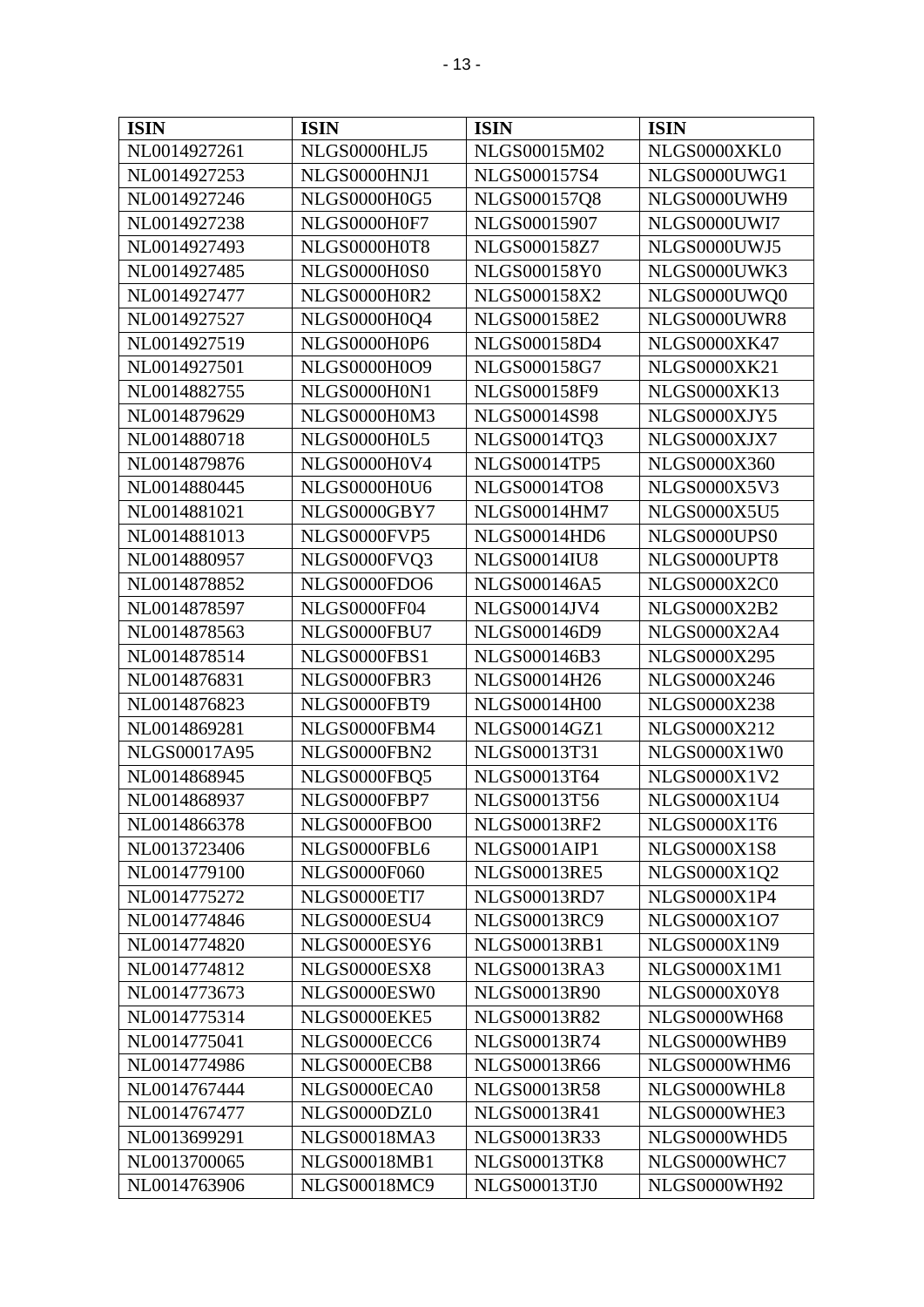| <b>ISIN</b>         | <b>ISIN</b>         | <b>ISIN</b>         | <b>ISIN</b>         |
|---------------------|---------------------|---------------------|---------------------|
| NL0014763872        | <b>NLGS00018ME5</b> | <b>NLGS00013TI2</b> | NLGS0000WH84        |
| NL0013718869        | <b>NLGS00018MF2</b> | <b>NLGS00013TH4</b> | <b>NLGS0000WH76</b> |
| NL0013719420        | <b>NLGS00018MI6</b> | <b>NLGS00013TG6</b> | NLGS0000WH43        |
| NL0013716749        | <b>NLGS00018MK2</b> | <b>NLGS00013TF8</b> | <b>NLGS0000WH35</b> |
| NL0014750689        | NLGS00018ML0        | <b>NLGS00013TE1</b> | <b>NLGS0000WH27</b> |
| NL0014750564        | <b>NLGS00018MM8</b> | <b>NLGS00013TD3</b> | NLGS0000WGV9        |
| NL0014749947        | NLGS00018MO4        | <b>NLGS00013OP8</b> | NLGS0000WGU1        |
| NL0014749939        | <b>NLGS00018MP1</b> | NLGS00013OO1        | NLGS0000WGS5        |
| NL0014747578        | NLGS00018MQ9        | <b>NLGS00013ON3</b> | NLGS0000WGR7        |
| NL0014740128        | <b>NLGS00018MR7</b> | NLGS0001AWT4        | NLGS0000W297        |
| NL0014740276        | <b>NLGS00018MS5</b> | NLGS0001AXL9        | NLGS0000W214        |
| NL0014739633        | <b>NLGS00018MT3</b> | NLGS0001AXS4        | NLGS0000VNM6        |
| NL0014739237        | <b>NLGS00018MU1</b> | <b>NLGS0001AY70</b> | NLGS0000VRE4        |
| NL0013710163        | <b>NLGS00018MV9</b> | NLGS00013OM5        | <b>NLGS0000VQ76</b> |
| NL0013710718        | <b>NLGS00018MW7</b> | <b>NLGS00013OL7</b> | NLGS0000VOY9        |
| NL0014729634        | <b>NLGS00018MX5</b> | NLGS00013OK9        | NLGS0000VOV5        |
| NL0014729865        | NLGS00018MY3        | NLGS00013OJ1        | NLGS0000VOK8        |
| NL0014729220        | <b>NLGS00018MZ0</b> | NLGS00013OG7        | NLGS0000VOJ0        |
| NL0014729204        | <b>NLGS00018N08</b> | <b>NLGS00013OE2</b> | NLGS0000VOI2        |
| NL0014729196        | <b>NLGS00018N16</b> | NLGS00013OD4        | NLGS0000VOG6        |
| NL0013696800        | NLGS00018N24        | NLGS00013OC6        | NLGS0000VOE1        |
| NL0013638976        | NLGS00018N32        | <b>NLGS00013OB8</b> | NLGS0000VOD3        |
| NL0013698020        | NLGS00018N40        | <b>NLGS00013OA0</b> | NLGS0000VOC5        |
| NL0013698012        | NLGS00018N57        | NLGS00013O93        | NLGS0000VOA9        |
| NL0013638984        | <b>NLGS00018N73</b> | NLGS00013O85        | <b>NLGS0000VO94</b> |
| NL0014722779        | NLGS00018N81        | NLGS00013O77        | NLGS0000VO60        |
| NL0014722787        | <b>NLGS00018NE3</b> | NLGS00013O69        | <b>NLGS0000VO52</b> |
| NL0014723785        | <b>NLGS00018NF0</b> | <b>NLGS000132E7</b> | <b>NLGS0000VO11</b> |
| NL0014721995        | NLGS00018NQ7        | NLGS00012YB9        | <b>NLGS0000VO03</b> |
| <b>NLGS00017FB7</b> | <b>NLGS00018NS3</b> | NLGS00013191        | NLGS0000VNZ8        |
| <b>NLGS00017FC5</b> | <b>NLGS00018NT1</b> | NLGS00013175        | NLGS0000VNY1        |
| <b>NLGS00017FE1</b> | <b>NLGS00018NU9</b> | NLGS00013167        | NLGS0000VNX3        |
| <b>NLGS00017FK8</b> | NLGS00018NV7        | NLGS00013126        | NLGS0000VNW5        |
| NLGS00017G81        | NLGS00018K01        | NLGS00013118        | NLGS0000VNV7        |
| NLGS00017H80        | NLGS00018K27        | <b>NLGS00012Z18</b> | NLGS0000VNU9        |
| <b>NLGS00017HK4</b> | <b>NLGS00018KR1</b> | NLGS00012X69        | NLGS0000VNR5        |
| <b>NLGS00017HO6</b> | <b>NLGS00018NW5</b> | NLGS00012X36        | NLGS0000VNQ7        |
| <b>NLGS00017HS7</b> | NLGS0000DZF2        | <b>NLGS00012WX7</b> | NLGS0000VNN4        |
| NLGS00017I48        | NLGS0000DZO4        | NLGS00012YO2        | NLGS0000VNL8        |
| NLGS00017I97        | NLGS0000DZH8        | NLGS00012Y84        | NLGS0000VNK0        |
| <b>NLGS00017IA3</b> | NLGS0000DZP1        | NLGS00012Y50        | NLGS0000VNJ2        |
| <b>NLGS00017IG0</b> | <b>NLGS0000E295</b> | NLGS00012Y35        | NLGS0000VNI4        |
| <b>NLGS00017IL0</b> | <b>NLGS0000E287</b> | NLGS000132G2        | NLGS0000VNH6        |
| <b>NLGS00017IR7</b> | NLGS0000DG39        | <b>NLGS00012PR3</b> | NLGS0000VNG8        |